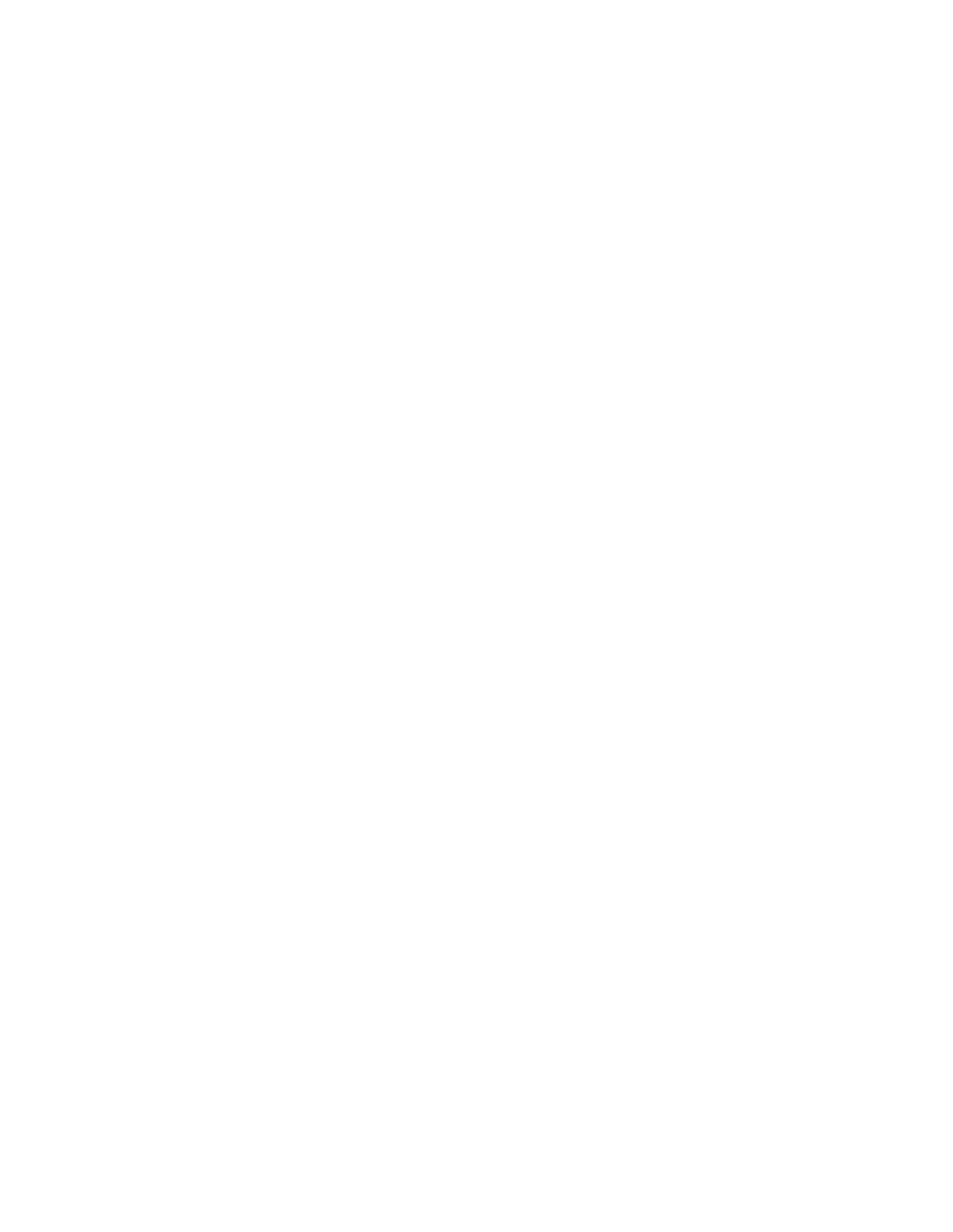## **TABLE OF CONTENTS**

| SECTION 2. STATUS OF THE GEOSCIENCE EDUCATION AND DIVERSITY                                                                                                                                                                                                           |    |
|-----------------------------------------------------------------------------------------------------------------------------------------------------------------------------------------------------------------------------------------------------------------------|----|
| SECTION 3. VISION FOR THE FUTURE: RECOMMENDATIONS FOR THE<br><b>COMMUNITY AT LARGE</b><br>3.1. Promoting and Publicizing the Synergy Between Geoscience Education and National<br>Priorities                                                                          | 9  |
| 3.2. Increasing the Breadth, Scope and Quality of Geoscience Education at All Levels 10<br>3.3. Developing a Vibrant, Diverse, Innovative, Geoscience Community 12                                                                                                    |    |
| SECTION 4. STRATEGIES FOR SUCCESS: RECOMMENDATIONS FOR NSF<br><b>GEOSCIENCES</b><br>4.1. Characteristics of Successful Projects in Geoscience Education—Models for Success  14<br>4.3. The Role of GEO in Encouraging Development of Projects with High Potential for | 14 |
| Success.                                                                                                                                                                                                                                                              |    |
| SECTION 5. MEMBERS OF THE SECOND GEOSCIENCE EDUCATION WORKING<br><b>GROUP</b>                                                                                                                                                                                         | 23 |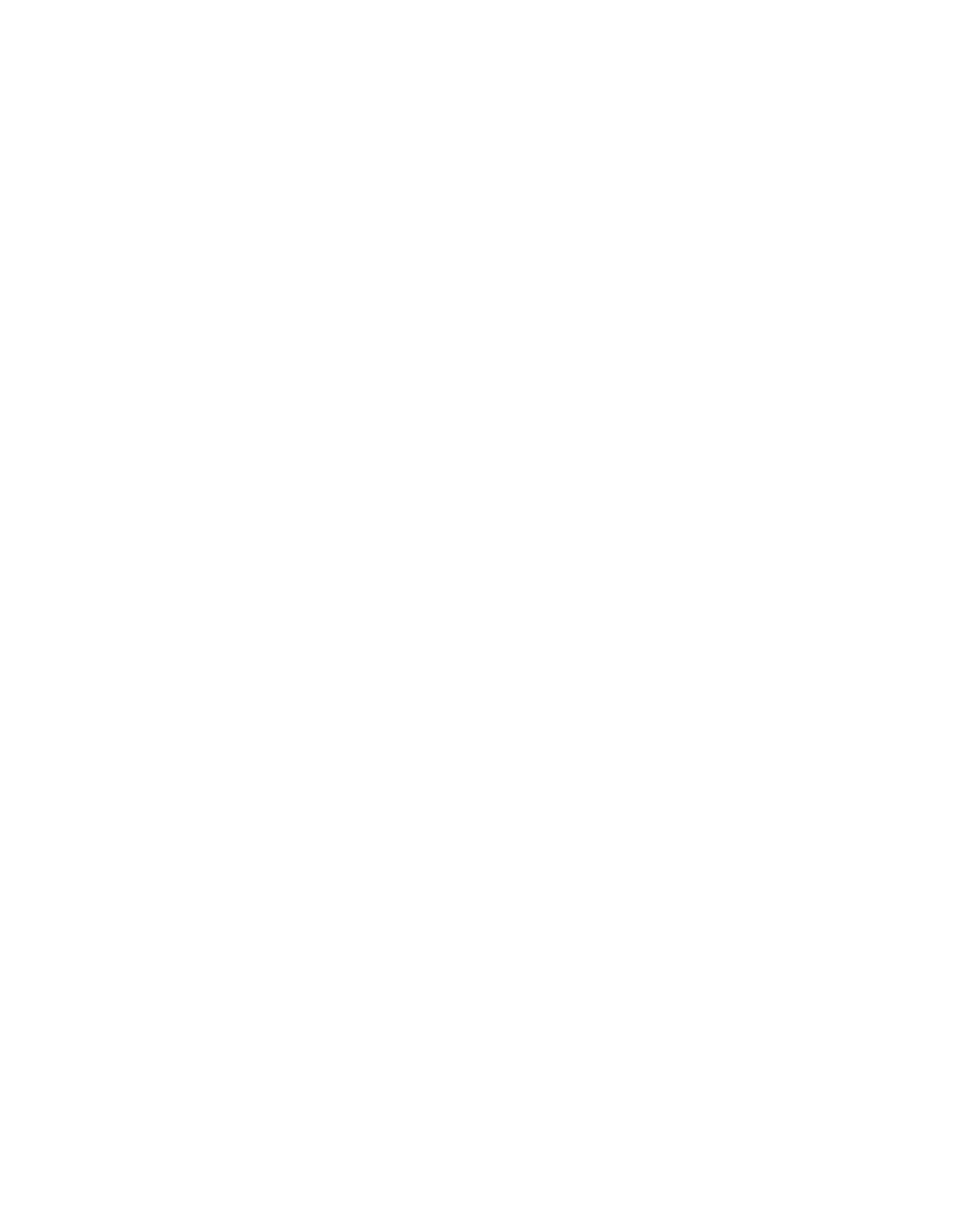## **EXECUTIVE SUMMARY**

More than eight years ago, a group of scientists and educators came together in a working group to discuss the need for a strong emphasis on geoscience education within the Directorate for Geosciences (GEO) at the National Science Foundation (NSF). This group outlined a set of geoscience education priorities and strategies for GEO that have served to define and guide the Directorate's education and diversity (E&D) efforts to date. Since that first working group met, remarkable progress has been made in advancing geoscience education, in large part as a result of the clear thinking and dedication that went into the conception, design and implementation of the NSF/GEO E&D programs. Nearly a decade has passed since the first report and, although many of the issues articulated by that group remain relevant, the landscape for geoscience education and science education in general has changed in response to changes in national priorities, advances in technology, progress in science education research and changing US demographics. Recognizing the need to assess the impact of GEO investments in E&D and where the community stands with respect to the goals articulated in the original working group report, NSF/GEO convened a second working group to evaluate the current status of the GEO E&D endeavor and to make recommendations for the next phase of NSF/GEO E&D activities.

The second Geoscience Education Working Group (GEWG II), meeting on October 25-27, 2004 at the National Science Foundation (NSF) in Arlington, Virginia, reviewed 4 programs managed through the office of the Assistant Director for Geosciences (GEO): Awards to Facilitate Geoscience Education (AFGE), Geoscience Education (GeoEd), Global Learning and Opportunities to Benefit the Environment (GLOBE) and Opportunities for Enhancing Diversity in the Geosciences (OEDG). The working group was charged with identifying emerging needs and opportunities related to geoscience E&D, developing new goals and standards for GEO E&D programs and recommending a future course for GEO E&D efforts. From more than two days of intense discussion and debate emerged a report that includes a discussion of the overall status of the geoscience E&D community, recommendations for how the community can best promote improvements in the geoscience education enterprise and a set of strategies for strengthening GEO E&D programs.

The GEWG II concluded that the emergence of a coherent and growing geoscience E&D community constitutes the primary strength of the geoscience education enterprise. An increasing number of prominent members of the geoscience community are advocating for geoscience education within government, industry and academia. Moreover, opportunities now exist to integrate research and education through large-scale NSF research projects. Members of the community are increasingly active in scientific professional societies and are capitalizing on the reach and breadth of these organizations to disseminate effective practices in education. Geoscience curricula are being designed to align with national priorities in research, education and workforce development, and have great potential for inspiring students to pursue geosciencerelated careers. Community interest in scholarly research on E&D is growing rapidly.

Major objectives identified as beneficial to the future success of the geoscience education enterprise include: promoting and publicizing the synergy between geoscience and national priorities; increasing the breadth, scope and quality of geoscience education at all levels; and developing a more diverse geoscience community. To achieve these objectives, the community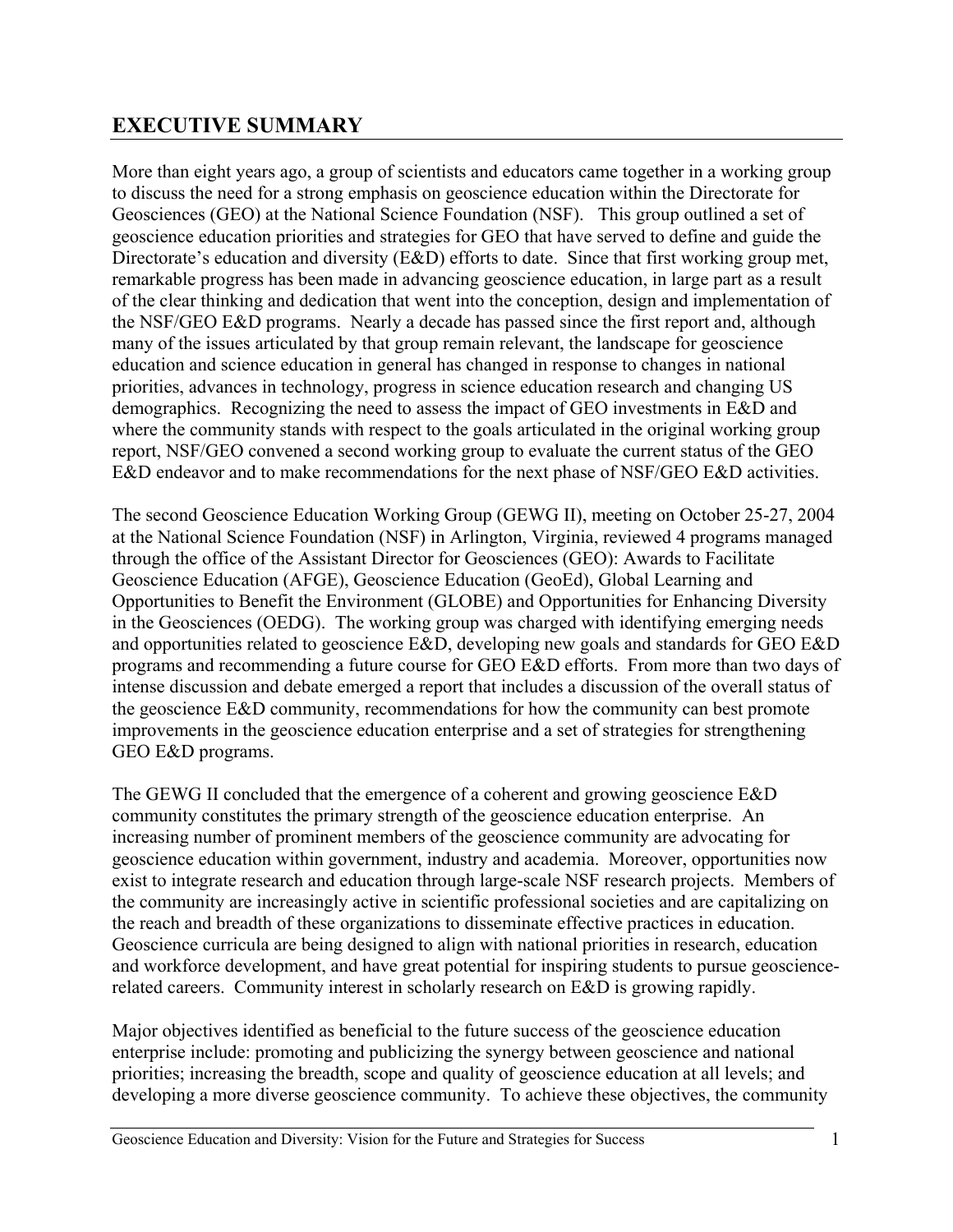should become more proactive in disseminating information about the geosciences to the media, teaching geoscience well and broadly in formal settings at all grade levels as well as in diverse informal settings, using education research to inform effective pedagogical practices in the geosciences, disseminating and promoting effective practices, and focusing resources on recruitment and retention of members of underrepresented groups into the geosciences.

The working group recommends that NSF/GEO enhance the impact of current programs by encouraging proposals with a high potential for success. Demonstrable, lasting impact is a key element of successful projects. Well-articulated needs, goals and objectives, a strong implementation plan and an evaluation plan that is aligned with the goals and objectives are hallmarks of proposals with high potential for success. GEO should provide easily accessible information on effective practices, exemplars or models of successful projects and assist PIs in learning about and implementing best practices.

In addition, GEO should fund an externally managed *enterprise assessment* for the geosciences to document current national needs in the geosciences, including job market trends, relations between geoscience education and national priorities, current major initiatives in geoscience education, and gaps in geoscience education and training.

Seven longer-term actions recommended by the working group include: 1) periodically evaluating the results of GEO's funded projects in order to identify best practices; 2) requiring proposers to adhere to a clearly defined set of project guidelines; 3) improving the system of project oversight, management and reporting; 4) continuing to fund development of creative new approaches in geoscience education; 5) encouraging direct involvement by professional societies in GEO funded projects; 6) promoting the inclusion of scholarly educational research in future projects; and 7) continuing efforts to integrate basic geoscience research with education.

Recognizing that a better and broader public understanding of geoscience and its significance is truly essential, and that education is the only route to achieving this goal, the first Geoscience Education Working Group paved the way for the strong and growing geoscience education community that now exists. The GEWG II has endeavored to provide guidance for building upon this excellent foundation and to define a pathway for the next decade of GEO E&D activities.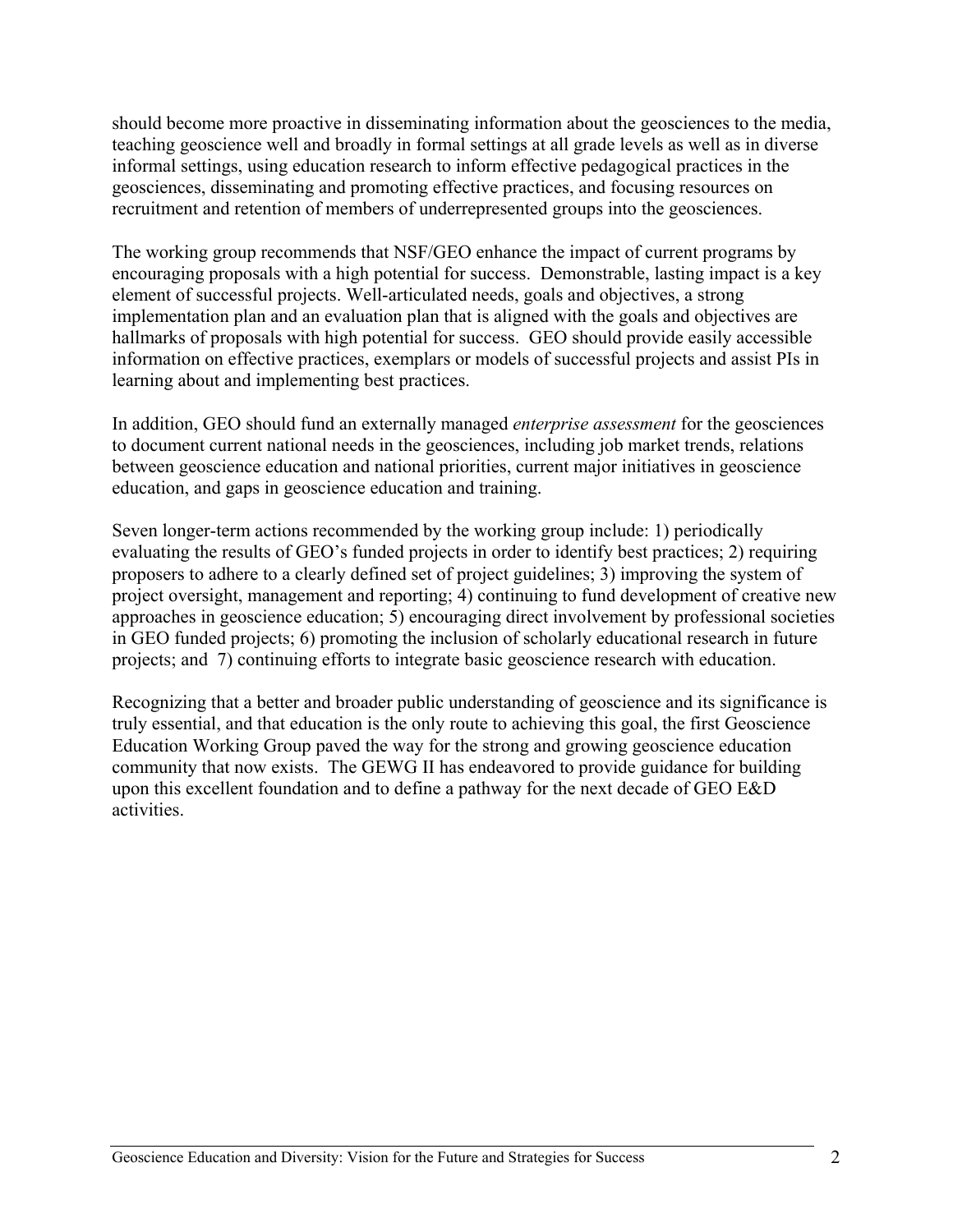## **SECTION 1. INTRODUCTION**

The second Geoscience Education Working Group (GEWG II) met on October 25-27, 2004 at the headquarters of the National Science Foundation (NSF) in Arlington, Virginia. The GEWG II evaluated the effectiveness of prior and ongoing geoscience E&D programs in the Directorate for Geosciences. The GEWG II also developed recommendations for the Directorate for Geosciences (GEO) at NSF regarding its programs and future funding decisions. Members of the GEWG II were invited to participate because of their unique qualifications, prior contributions in the areas of geoscience education and/or diversity enhancement in science, technology, engineering and mathematics (STEM) fields, and their potential to make a substantive contribution to the group.

The GEWG II was convened in response to the recommendations of an NSF Committee of Visitors (COV) for Education and Human Resource Development in the Directorate for Geosciences, which met at NSF headquarters on September 10-12, 2003. The COV conducted a thorough review of the Directorate for Geosciences' E&D programs. Their report is available online at:

<http://www.geo.nsf.gov/geo/adgeo/advcomm/fy2003\_cov/GEO\_ED\_2003\_COV\_report.doc>. The COV recommended that the GEWG II be convened to further examine previously funded geoscience E&D projects and guide the Directorate for Geosciences in planning for the future. The GEWG II is a Subcommittee of the NSF Directorate for Geosciences Advisory Committee.

To decrease the amount of time needed by the GEWG II to address its charge, an external contractor, the American Institutes for Research (AIR), was hired by NSF during the spring of 2004 to collect retrospective data related to four E&D programs conducted at the level of the Office of the Assistant Director for Geosciences at NSF. The four programs are: Awards to Facilitate Geoscience Education (AFGE), Geoscience Education (GeoEd), Opportunities for Enhancing Diversity in the Geosciences (OEDG) and Global Learning and Observations to Benefit the Environment (GLOBE). These programs are broadly representative of the entire suite of E&D related programs and projects conducted by GEO. The Digital Library for Earth System Education (DLESE) Program Center and Core Services were not specifically analyzed by the GEWG II, but the GEWG II was encouraged to make recommendations related to DLESE as appropriate.

The official charge to the GEWG II:

- 1. Using summary materials provided by NSF and its contractor, assess accomplishments of the Awards to Facilitate Geoscience Education, Geoscience Education, Opportunities to Enhance Diversity in the Geosciences and GLOBE programs since 1996.
- 2. Collaborate with members of the NSF Geoscience Education Team (GET) to accomplish the following tasks:
	- Identify emerging needs and opportunities related to geoscience E&D.
	- Develop new goals and standards for GEO E&D programs.
	- Recommend the future course for GEO E&D programs.
	- Prepare a report.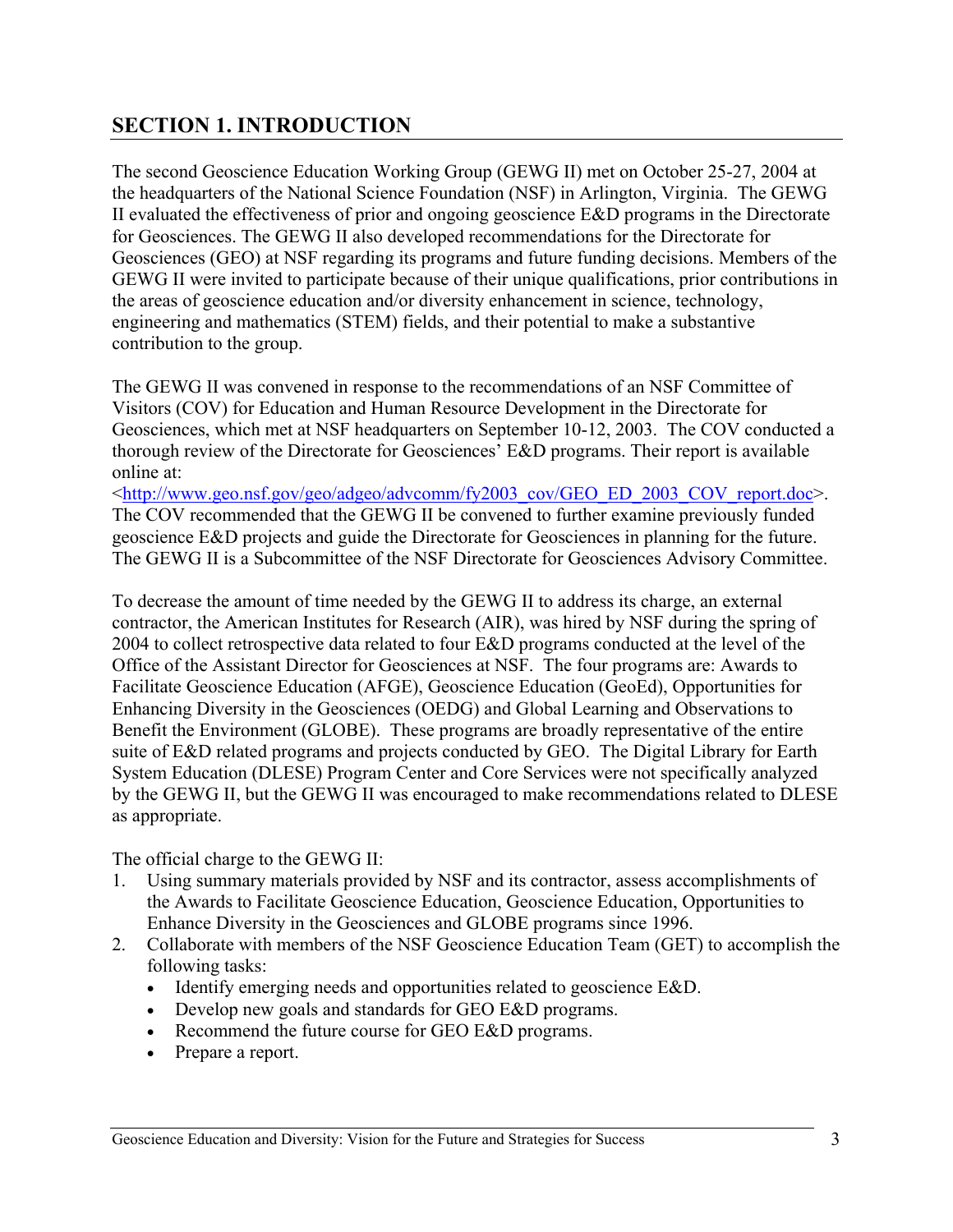The members of the GEWG II agreed that the overall state of geoscience E&D has significantly improved since the time that the first Geoscience Education Working Group met at NSF on August 29-30, 1996. One of the most significant accomplishments of the first Geoscience Education Working Group was its report (*Geoscience Education: A Recommended Strategy*, NSF 97-171), which led to development of a community of geoscientists dedicated to promoting and improving E&D. The report is available online at: <http://www.nsf.gov/pubs/1997/nsf97171/nsf97171.htm>.

The members of the GEWG II hope that their current report will contribute to continued growth and strengthening of the geoscience E&D community in the future. The GEWG II members anticipate that a third Geoscience Education Working Group will be convened in the future.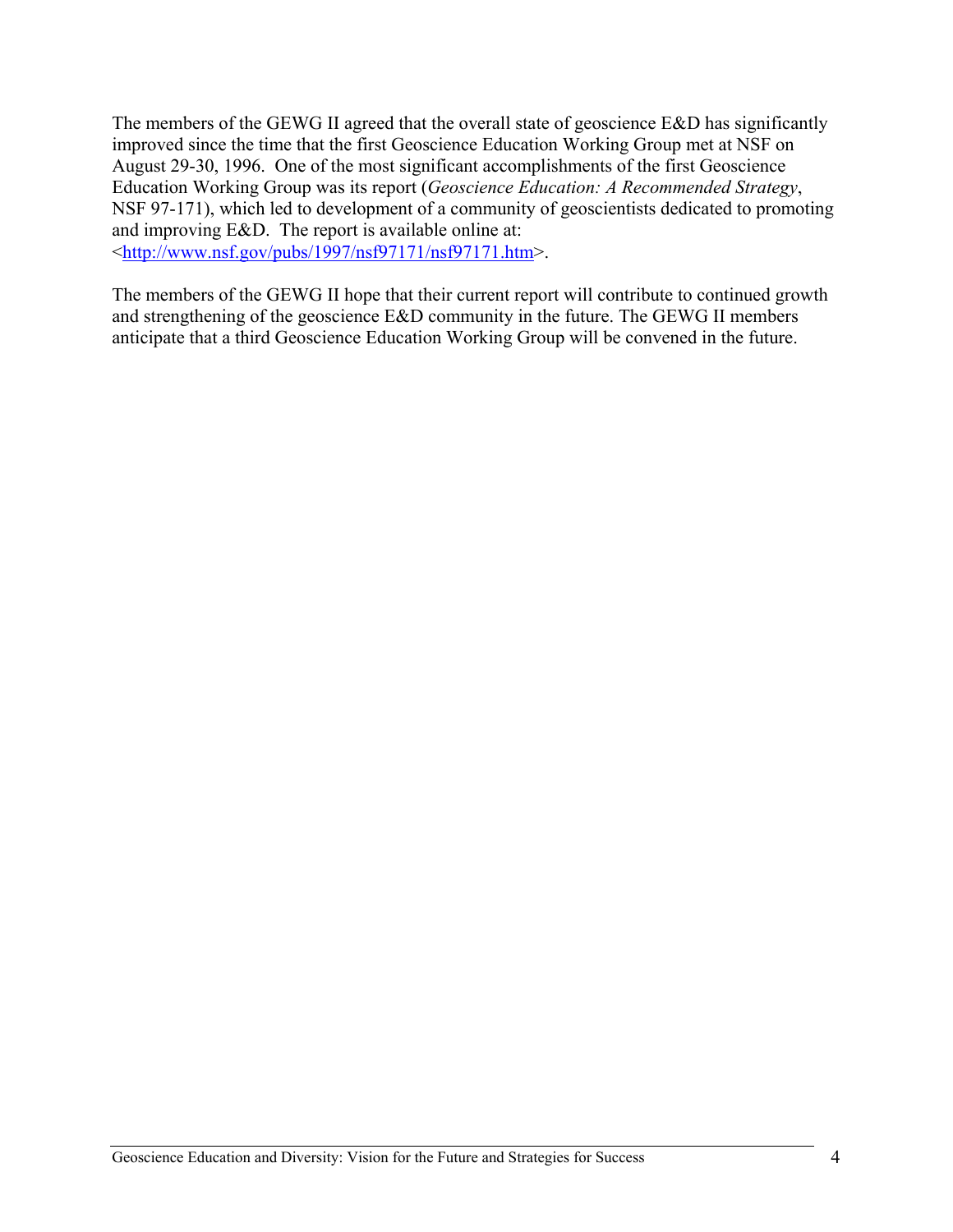## **SECTION 2. STATUS OF THE GEOSCIENCE EDUCATION AND DIVERSITY COMMUNITY**

As part of the effort to address the charge to the committee, the members of the GEWG II analyzed the current state of the geoscience E&D community in terms of current strengths on which to build, current weaknesses that need to be addressed in the future, opportunities for future growth and improvement, and existing or potential threats. A summary of this discussion is outlined in Exhibits 2.1., 2.2., 2.3. and 2.4. of this section.

The primary strengths of the geoscience E&D community are its growing size and its diverse, knowledgeable and dedicated members (Exhibit 2.1). The geosciences are relevant, intriguing and integrative. The geosciences provide context and concrete examples of the application of concepts and skills from all of the STEM disciplines. NSF is perceived by the geoscience community at large as willing to facilitate continued growth and improvement in efforts to advance geoscience education and increase diversity in the geosciences.

#### **Exhibit 2.1. Current strengths of the geoscience education and diversity community. (**Information is not presented in prioritized order)

• Strong and growing community of geoscience E&D researchers.

- Sufficient proposal pressure in geoscience E&D programs.
- Fascinating and relevant subject matter that is integrative. Geoscience is a good content area for delivering content and meaning (relevance) in all STEM disciplines.
- Existence of high-quality "best-practice" models.
- Broader impacts review criterion emphasizes the importance of E&D.
- Geoscientists in prominent positions in government, industry and the academy are advocating for inclusion of geoscience in curricula at all educational levels.
- NSF Geoscience Program Managers make an exceptional effort at cross-divisional and cross-directorate relationships that result in effective collaborations.
- Geoscience has promoted itself well within the STEM community. STEM experts now recognize that STEM is more than just physics, chemistry and biology.

The critical current weaknesses identified by the GEWG II (Exhibit 2.2) stem mainly from a need for coordination and collaboration within the geoscience community at large. Best practices in pedagogy, including methods developed for use in large, introductory-level courses, need to be identified, communicated and implemented broadly. Geoscience is a fascinating topic that can be perceived as boring and irrelevant if it is not presented in an effective way. Geoscience curricula at all educational levels need to embrace the Earth system science approach. Workforce skills need to be emphasized, including (but not limited to) quantitative expertise, the ability to communicate complex information in writing and verbally and the ability to work on interdisciplinary teams. The need for sufficient numbers of highly qualified Earth Science teachers in the K-12 workforce is a problem that has contributed to a lack of awareness of, and interest in, the geosciences among students. Perhaps even more importantly, there is a noticeable lack of diversity among practicing geoscientists, as well as NSF Principal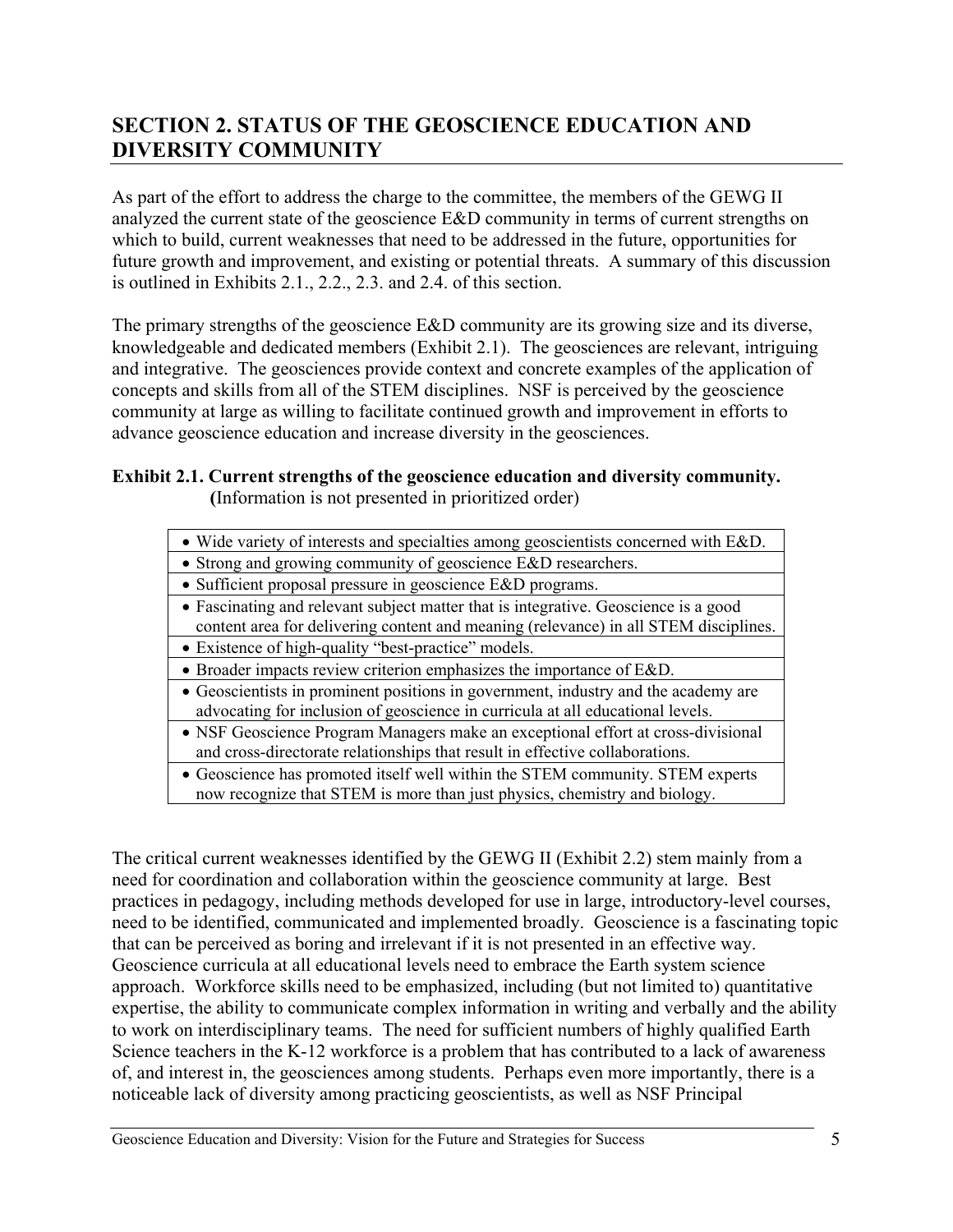Investigators (PIs), reviewers and panelists, which limits the geosciences' ability to effectively engage major segments of the US population.

#### **Exhibit 2.2. Current weaknesses of the geoscience education and diversity community. (**Information is not presented in prioritized order)

| • Low-level of racial/ethnic and gender diversity among geoscientists, including NSF<br>PIs, reviewers and panelists.                                                                                                                                                                                                              |
|------------------------------------------------------------------------------------------------------------------------------------------------------------------------------------------------------------------------------------------------------------------------------------------------------------------------------------|
| • A need for accountability for funded projects.                                                                                                                                                                                                                                                                                   |
| • A need for much greater community college participation $(0.5\%$ of applicants are<br>from community colleges). PIs from minority serving institutions (MSIs) and PIs<br>drawn from the pool of senior research faculty are also poorly represented.                                                                             |
| • A need for more effective public outreach and communication to promote the<br>geosciences as exciting and relevant.                                                                                                                                                                                                              |
| • A need for effective mechanisms for dissemination/recognition of best-practice<br>models.                                                                                                                                                                                                                                        |
| • Quantitative skills, soft (writing and speaking) skills and teaming skills are not<br>currently well integrated into most geoscience curricula. These skills are needed in<br>the workforce.                                                                                                                                     |
| • A need for up-to-date pedagogy at four-year universities (and other institutions).<br>Although financial considerations typically dictate class-sizes, effective teaching<br>strategies need to be implemented in all classes so that future geoscientists are more<br>likely to be attracted to and retained in the discipline. |
| • A need for knowledge or broad awareness about best practices related to E&D.                                                                                                                                                                                                                                                     |

• A need for a large number of well-trained K-12 Earth science teachers.

There are currently numerous opportunities available to the geoscience E&D community (Exhibit 2.3). At K-12 levels, high-stakes testing in multiple grades should lead to increased emphasis on the quality of teaching and learning of science in pre-college settings. Because the geosciences focus on application of concepts and techniques from the other sciences to problems related to the Earth and the environment, the geosciences can provide nearly unlimited realworld, hands-on and inquiry-based opportunities for enhanced learning in a variety of disciplines. Effective dissemination of geoscience curriculum products can help the geosciences become more effective at drawing students into the field from other related disciplines. Venues for dissemination (e.g., DLESE) already exist and are available for use by all geoscientists. Information about careers in the geosciences also needs to be made widely available. Geoscience-related careers include opportunities in K-12 teaching; there is a critical and ongoing need for high-quality K-12 Earth science teachers. Information about best practices in teaching and ways in which fundamental concepts can be taught within an Earth system science framework should be disseminated widely using as many venues as possible.

NSF has the opportunity to use existing programs to further its efforts to enhance education and increase diversity in the geosciences. Large-scale projects should provide opportunities for students and educators to participate in research and develop programs and products that fill gaps. The NSF CAREER Program should be used as a vehicle to highlight the potential of promising new geoscience faculty within their home institutions and ensure that best practices in education are broadly implemented. PIs who are typically involved in basic research have the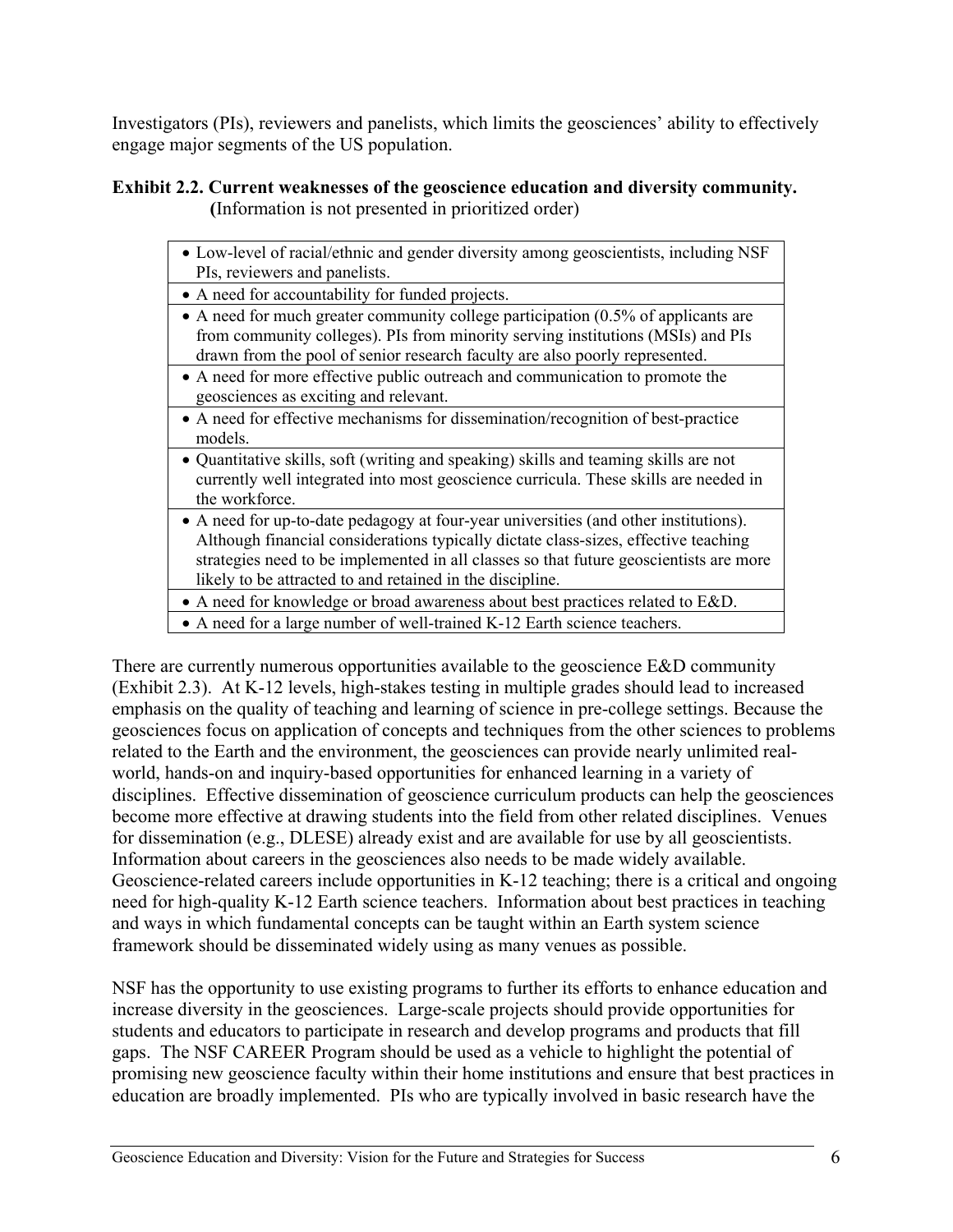opportunity to learn more about E&D when they work with experts from the E&D community to develop education and outreach programs.

#### **Exhibit 2.3. Opportunities for future growth and improvement of the geoscience education and diversity community. (**Information is not presented in prioritized order)

| • Geoscience researchers (especially those associated with new or emerging NSF<br>research centers) have the opportunity to learn more about effective educational<br>practices as they conduct education and outreach activities.                                                                                                                                                                                                                                                              |
|-------------------------------------------------------------------------------------------------------------------------------------------------------------------------------------------------------------------------------------------------------------------------------------------------------------------------------------------------------------------------------------------------------------------------------------------------------------------------------------------------|
| • Inclusion of science testing at high, middle and elementary school levels (grades 4,<br>8 and 10) provides an opportunity for geoscience to reach more students.                                                                                                                                                                                                                                                                                                                              |
| • CAREER can be used as a vehicle to involve additional new PIs in geoscience<br>education efforts. For this to occur, reviewers need to be educated to recognize that<br>"innovative" education plans can either use new approaches or apply existing best<br>practices in a new setting.                                                                                                                                                                                                      |
| • The geosciences have the potential to form interdisciplinary teams with other<br>disciplines as departmental reorganizations occur.                                                                                                                                                                                                                                                                                                                                                           |
| • The number of talks and poster presentations related to education is rapidly growing<br>at national geoscience meetings. There is an opportunity to undertake nationwide<br>reform of geoscience education because a critical mass of concerned educators is<br>emerging.                                                                                                                                                                                                                     |
| • Information about workforce needs and careers can be used to effectively recruit<br>students into the discipline.                                                                                                                                                                                                                                                                                                                                                                             |
| • Highly qualified Earth science teachers are in demand at the K-12 level.<br>Additionally, the impending retirement of senior faculty may result in new positions<br>at post-secondary institutions.                                                                                                                                                                                                                                                                                           |
| • Large-scale NSF research projects offer a plethora of opportunities to integrate<br>geoscience research and education. These projects should provide opportunities for<br>undergraduates and educators (particularly from low-income or underrepresented<br>populations) to participate in research. Educational products (e.g., curricula)<br>produced by the projects should be developed to address gaps in current educational<br>materials and made available to the community at large. |
| Special sessions, special issues of journals related to geoscience education,<br>$\bullet$<br>workshops at NSF and in conjunction with society meetings, and the world-wide-<br>web can be used to disseminate best-practice information to the geoscience<br>community.                                                                                                                                                                                                                        |
| • Align curriculum with national priorities to increase impact and perceived<br>importance of geosciences.                                                                                                                                                                                                                                                                                                                                                                                      |
| • Earth system science approaches to teaching geoscience are ideal for integrating<br>quantitative, soft (writing and speaking) and teaming skills into curricula.                                                                                                                                                                                                                                                                                                                              |

Most of the threats to the geoscience E&D community relate to the need for increased recognition of the importance of geoscience E&D programs to the long-term health of the geoscience enterprise (Exhibit 2.4). Many geoscientists involved in basic research are uninformed about the critical role that high-quality educational practices, tailored to meet the needs of diverse groups, can play in advancing student and public understanding of geoscience research. While NSF and other funding agencies have made enormous strides over the past 10 years, the GEWG II felt that there needs to be continued and increased emphasis on E&D when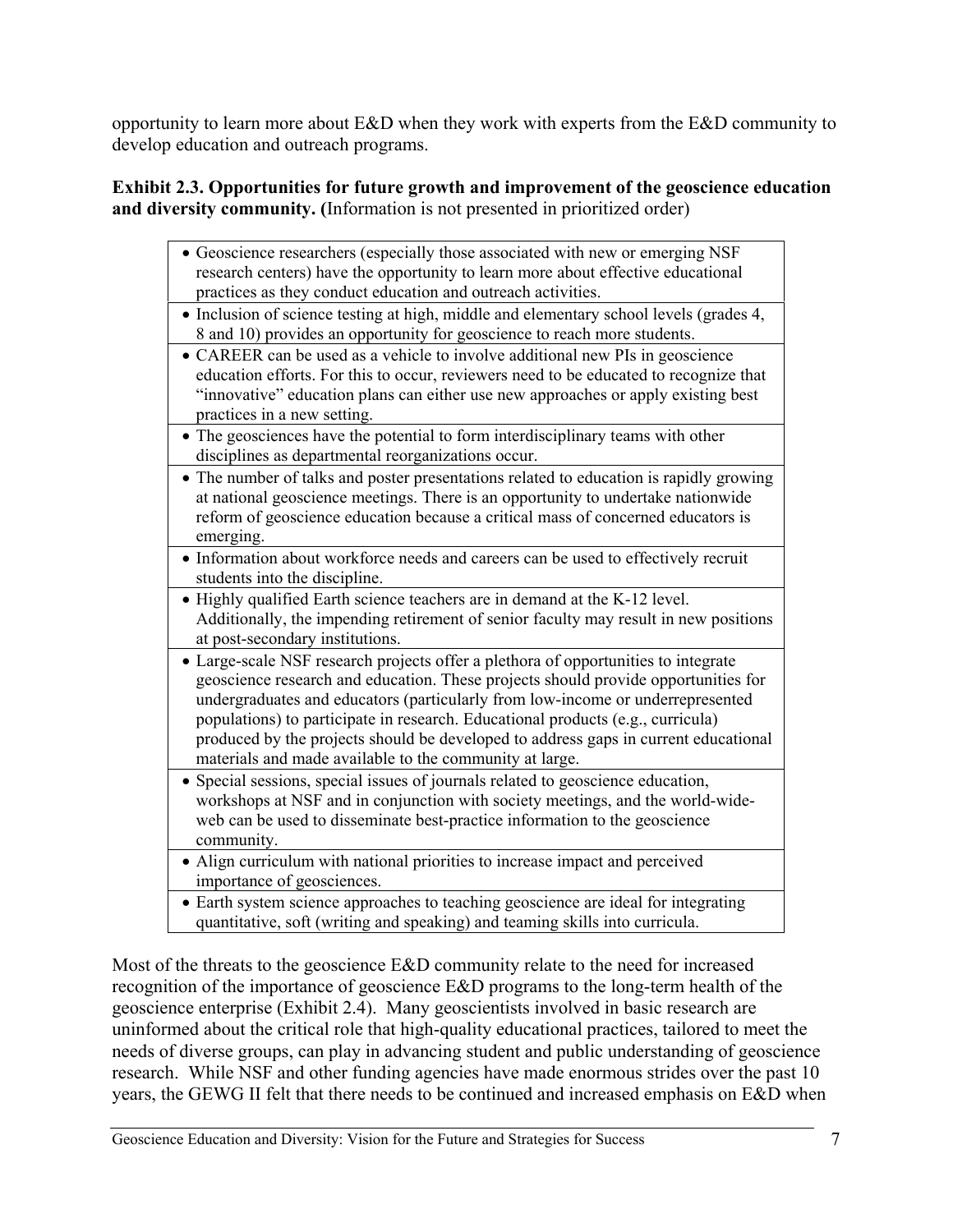funding decisions are made by NSF and other federal agencies. Professional societies should take a more proactive role by uniting their memberships to work together to improve the quality of geoscience education and increase diversity in the geosciences.

#### **Exhibit 2.4. Existing or potential threats to the health of the geoscience education and diversity community. (**Information is not presented in prioritized order)

- There is a need for awareness within geoscience research community that education-related projects are fundamentally important to the health of the geoscience enterprise.
- There is a need for increased recognition of geoscience education as an important emerging field of research by the geoscience community at large and by the scientific societies.
- There is a need for sufficient financial support for geoscience education projects within the Directorate for Geosciences and NSF as a whole. The Divisions of GEO should promote geoscience education by consistently stressing the importance of the broader impacts criteria to PIs, reviewers and panelists.
- Declining enrollments in geoscience disciplines continues to threaten the overall health and productivity of the discipline. Geoscience may suffer from a loss of identity due to closing and merging of geoscience departments in the future.
- Employers are looking to non-US citizens to supply needed skills to the workforce rather than work with the US educational system to improve the skills of US citizens.

In summary, the current strengths and opportunities of the geoscience E&D community are numerous and should be acted upon to promote the future health of the geoscience research enterprise.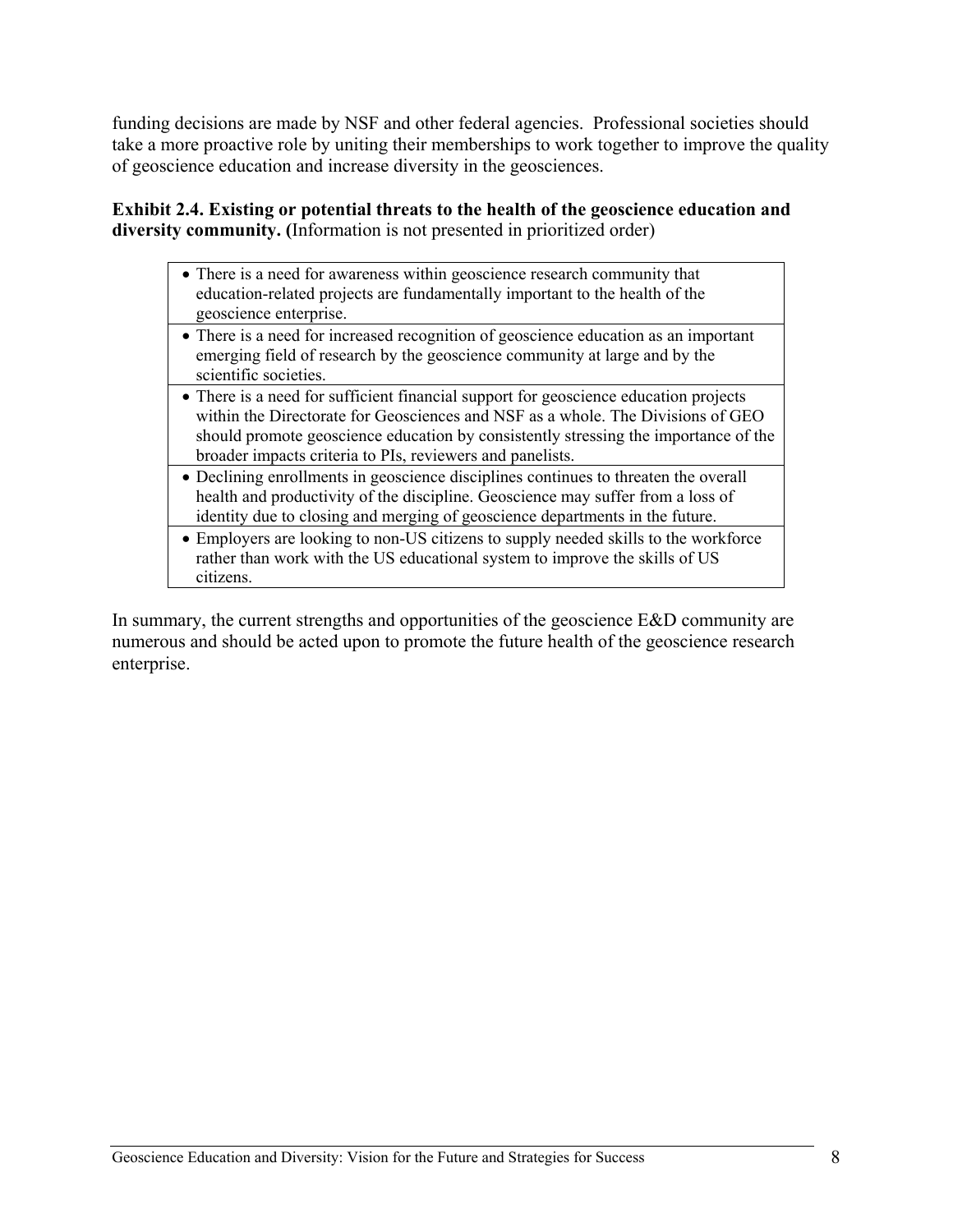## **SECTION 3. VISION FOR THE FUTURE: RECOMMENDATIONS FOR THE COMMUNITY AT LARGE**

The continued growth and improvement in the geoscience E&D enterprise depends in large part on community-wide actions. Reflecting on the discussion of the current status of geoscience education, the GEWG II articulated four major issues perceived as critical to the future vitality of the community:

- 1. Promoting and publicizing the synergy between geoscience education and national priorities;
- 2. Increasing the breadth, scope and quality of geoscience education at all levels;
- 3. Developing a vibrant, diverse, innovative geoscience community; and
- 4. Regularly assessing and expanding community-wide goals if necessary.

Although these issues have bearing on how NSF/GEO promotes and supports community-wide efforts, they are most appropriately characterized as issues that will require community-based action to promote systemic change within the community at large.

## **3.1. Promoting and Publicizing the Synergy Between Geoscience Education and National Priorities**

Alignment with national research and development and STEM education priorities is essential to the long-term success of geoscience education enterprise. That the geosciences are widely applicable to problems of national interest is one of the key strengths of our community and should serve as the cornerstone of efforts to promote the importance and relevance of geosciences to the public. Key priority areas that can be addressed by geoscientists include:

- Strengthening science, technology, engineering and mathematics education
- Supporting technological innovation to enhance economic competitiveness and new job growth
- Addressing national workforce needs to ensure a scientifically literate population and a robust supply of qualified experts
- Advancing fundamental discovery to improve quality of life in the future
- Enhancing our understanding the global environment

Professional societies such as the American Geophysical Union (AGU) have begun exploiting a variety of avenues for "getting the message out" about important contributions that the geoscience community is making to national safety, health and prosperity. Publications, press releases, media events and public service announcements all present opportunities for highlighting the importance of the geosciences in addressing national priorities. A clear and understandable message about the value and importance of the geosciences must be created and marketed effectively. To this end, members of the geoscience community should generate a greater media presence either through cooperative efforts with NSF and other federal agencies, professional societies or on their own.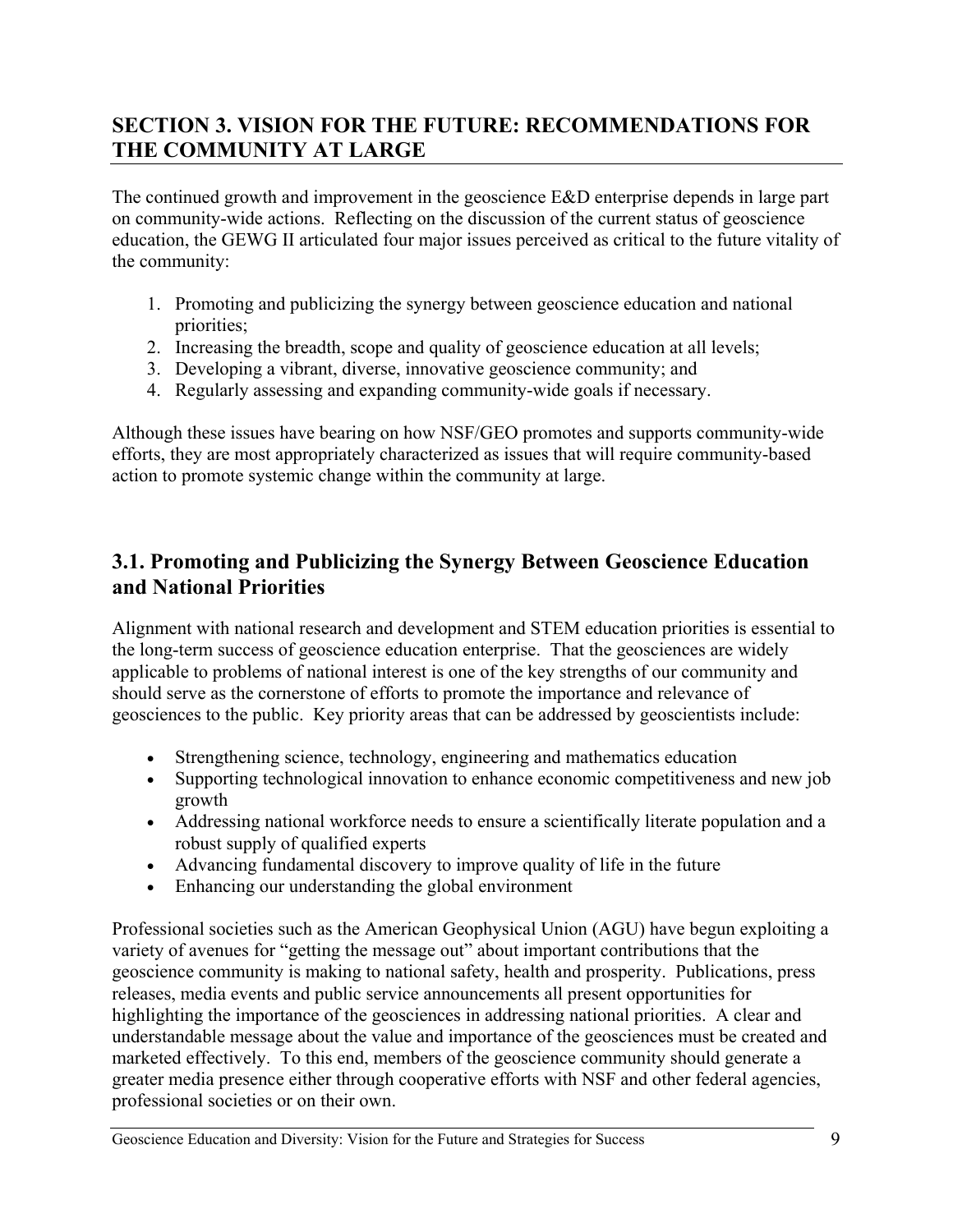Education has always been vital to the success of the science and engineering enterprise. In the technology- and knowledge-based economy of the 21<sup>st</sup> century, STEM education is an investment in the United States collective future as a nation and as a society. The geoscience community has a pivotal role to play in the pursuit of the nation's STEM education goals. Key opportunities exist because geoscience provides context for chemistry, physics and biology and solutions to many of the economic and environmental challenges facing the nation. The geoscience community needs to work collectively to promote geoscience as a vehicle for strengthening STEM education and for attracting students to STEM careers.

For lasting systemic change to take place, policy changes must be enacted at the district, state and national levels. The geoscience community should encourage projects or initiatives that establish communication with entities that make or guide policy decisions, focus on communicating the importance of geoscience to various constituent groups, or develop aligned geoscience curricula. Consortia that include education-oriented and geoscience-oriented<sup>1</sup> professional societies will be most effective in promoting systemic change. Entities such as NSF, the Office of Naval Research (ONR), the National Aeronautics and Space Administration (NASA), the National Oceanic and Atmospheric Administration (NOAA), the United States Geological Survey (USGS) and geoscience-oriented professional societies need to partner in a coordinated effort to promote the inclusion of geoscience content in K-12 education.

#### **3.2. Increasing the Breadth, Scope and Quality of Geoscience Education at All Levels**

Quality and breadth constitute important pillars of geoscience education programs. Geoscience must be taught well and broadly, in formal settings at all grade levels, as well as in diverse informal settings including science centers, museums, parks and via the Internet. The geoscience education community needs to continue to perform education research and to avail itself of the results of educational research conducted in other STEM fields. There is a continuing need to identify and promote pedagogical approaches that work and to communicate information about why some approaches work while others do not. As evaluation becomes an increasingly prominent component of geoscience education projects, greater numbers of geoscience educators will be able to identify and disseminate information about effective pedagogy.

As effective practices are identified, the geoscience community needs to work together as a team to overhaul geoscience education. Improvements in geoscience education that result from coherent, coordinated efforts will benefit the entire community. Improved educational practices at all grade levels will contribute to increased competency among future researchers. Geoscience

Geoscience Education and Diversity: Vision for the Future and Strategies for Success 10

 $\overline{a}$ 1 Examples of some of these organizations include: the Association for Supervision and Curriculum Development <www.ASCD.org>, International Society for Technology in Education <www.iste.org>, National Association of Elementary School Principals <www.naescp.org>, National Education Association <www.nea.org>, National Association of Elementary School Principals <www.naesp.org> and the Council of Great City Schools <http://www.cgcs.org>.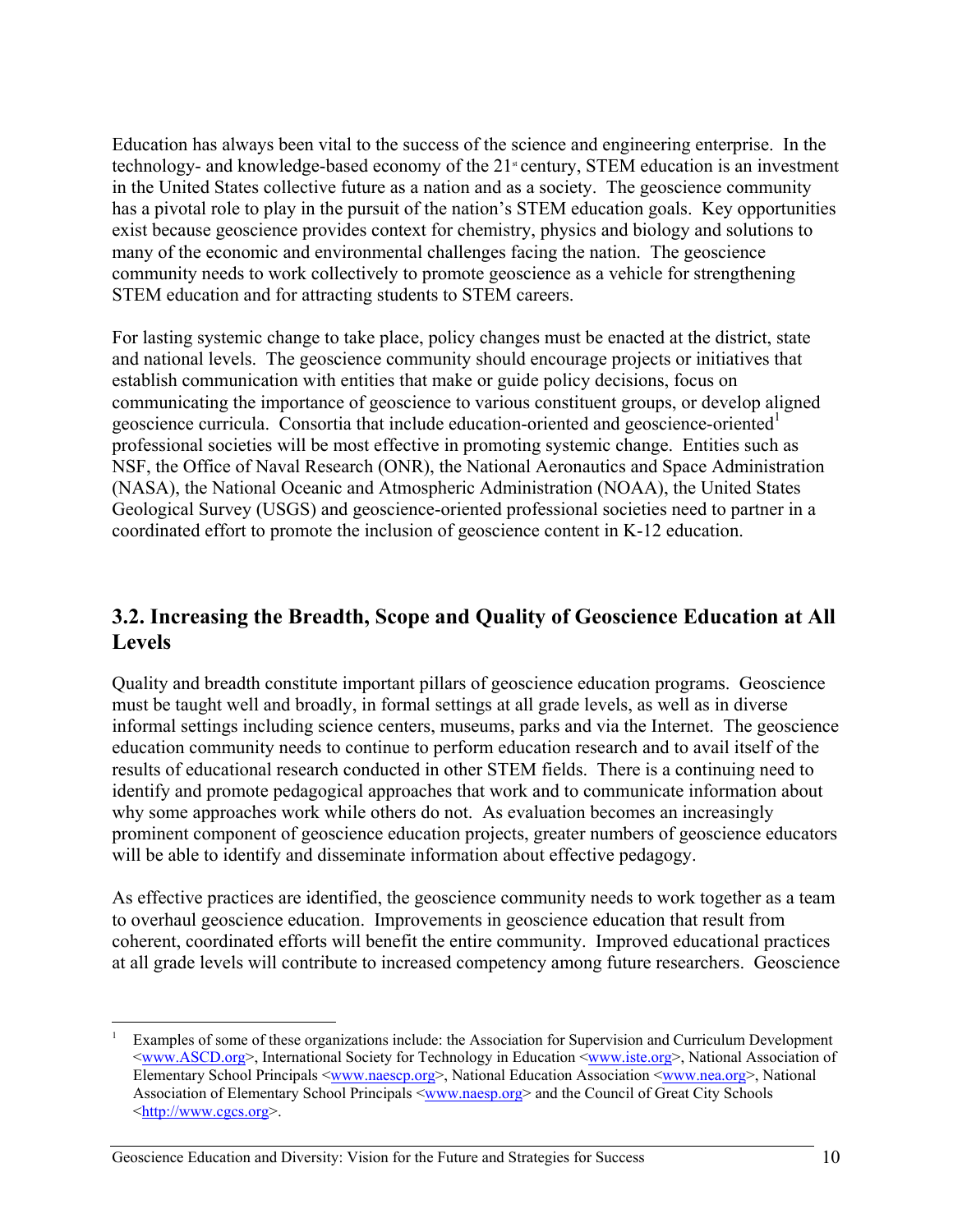professional societies can provide leadership and assistance in many ways and their participation must be a key component of any plan to implement systemic change.

Relevant and exciting presentations within informal education venues will lead to improved understanding and appreciation of the natural world among the general public. The growing number of partnerships between the geoscience research community and informal science educators should be used to disseminate up-to-date geoscience information to the general public.

Many of the issues facing the geosciences are impacting other STEM disciplines as well. There must be effective communication and collaboration among all disciplines (e.g., physics, chemistry, etc.) and relevant stakeholders (e.g., employers, funding agencies, government, etc.) involved in the STEM enterprise to ensure that a strong science and engineering workforce continues to exist. Geoscience applications provide context and concrete meaning that can be exploited by educators in other disciplines. Geoscience educators (particularly those involved with the K-12 system and/or teacher training) should collaborate with colleagues in other disciplines to incorporate geoscience examples throughout STEM curricula. The integration and inclusion of geoscience into a wide variety of STEM courses at the pre-college level must be encouraged.

Members of the community need to be proactive in seeking out opportunities for expanding the reach of geoscience curricula (for example, into other university departments). While care should be taken to preserve the identity of the geosciences, it is imperative that the community embrace opportunities for inclusion in interdisciplinary programs. Geoscience research is becoming increasingly dependent on technologic innovations and students who wish to perform geoscience research need to have strong quantitative skills. The use of geoscience examples in mathematics education would benefit both the geoscience and mathematics communities. Applications of quantitative skills should be emphasized at all levels of geoscience education.

The typical undergraduate geoscience curriculum does not match the needs of industry and academia. Students entering the workforce don't have sufficient quantitative preparation, a sufficiently robust Earth system perspective, or essential soft skills. Three alarming trends are evident. First, at many colleges and universities across the country, geoscience departments are decreasing in size and in some cases being eliminated altogether. Second, industry is increasingly looking to other countries to meet their workforce needs. Third, the technical complexity of problems being addressed in the commercial and mainstream research environment is increasing, while undergraduate programs in general do little to prepare students to deal with such complexity. The geoscience community must work together to develop ways to mitigate these trends. Industry representatives are increasingly interested in finding individuals that have a broad, interdisciplinary technical focus, combined with the ability to work as a member of a team. Unfortunately such students are becoming hard to find in the U.S. and the quantitative skills of U.S. students fall short of those possessed by students who were trained in other countries.

The requirement that all proposals to the NSF explicitly articulate the *broader impacts* (i.e. communication of the findings and methods of research in a **broader** context and to a larger audience) of the project has been very effective in raising the research community's awareness of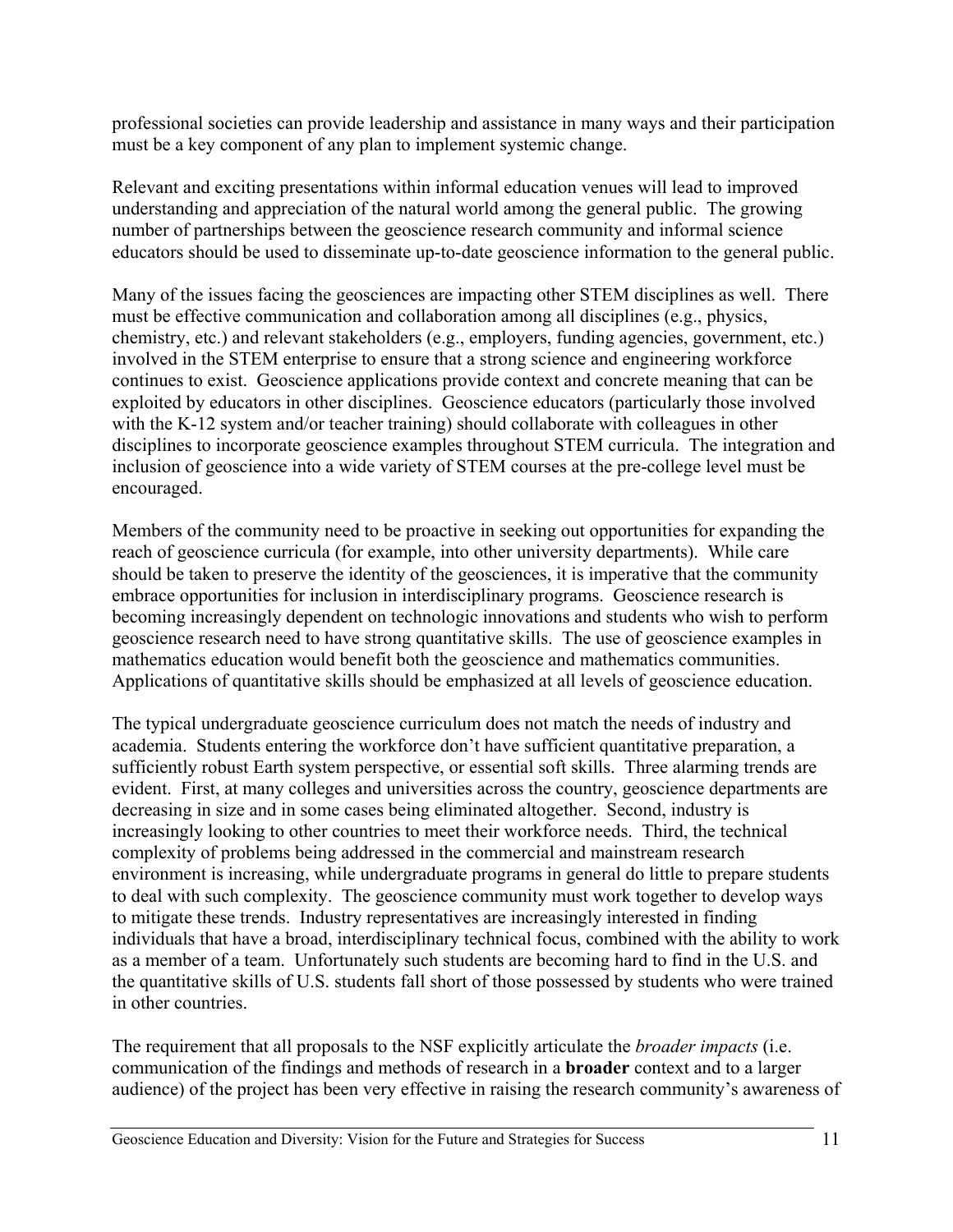the importance of E&D. Universities should implement similar criteria in their evaluations of faculty, administrators and programs. Positive outcomes should be rewarded appropriately. Employers and/or professional societies could benefit from including a modified 'broader impacts' criterion during external reviews or when developing rankings.

#### **3.3. Developing a Vibrant, Diverse, Innovative, Geoscience Community**

To promote future development of a vibrant, diverse, innovative geoscience community, including researchers, educators, students, employers, policymakers and interested individuals among the general public, geoscience must be broadly perceived as important and relevant. Members of the geoscience community must therefore be more proactive in disseminating information about the geosciences to the media<sup>2</sup>. An effort to promote geosciences in the media could be tremendously efficacious in enhancing the geosciences' ability to recruit members of underrepresented groups.

Members of groups that are underrepresented in all STEM fields need to become foci of recruiting and retention efforts conducted by formal and informal geoscience educators and businesses that employ geoscientists. Members of underrepresented groups are an untapped resource for the geosciences; increased participation by diverse segments of the population will lead to increases in enrollment in formal geoscience education programs. Engineering has been more successful than the geosciences at recruiting and retaining members of underrepresented groups in part because the population at large views an engineering education as a pathway to high-paying, rewarding, white-collar employment. Broad promotion of career opportunities in the geosciences would help with recruiting efforts. Geoscientists need to use a variety of marketing techniques to demonstrate to students that careers in geoscience are exciting, relevant, challenging and available. If the community can successfully elevate public awareness of the importance of the geosciences, geoscience careers will emerge as viable career options that will directly benefit society. Representatives from the business community could take a leadership role in this effort by featuring geoscientists in their company's promotional materials.

Recruiting of students needs to take place at the local, regional and national level. The effort to recruit students should begin early (at the elementary level, including promoting awareness of the geosciences among families and communities) and continue through the secondary, undergraduate and graduate levels. Explicit involvement of geoscience employment sectors will be required if efforts at broadening participation are to be successful. Opportunities for internships and research experiences should ideally be made available to all students.

 $\overline{c}$ 2 For example, the Shifting Baselines public outreach approach is very effective at communicating science information to the general public (see:  $\langle$ www.shiftingbaselines.org  $\rangle$ ).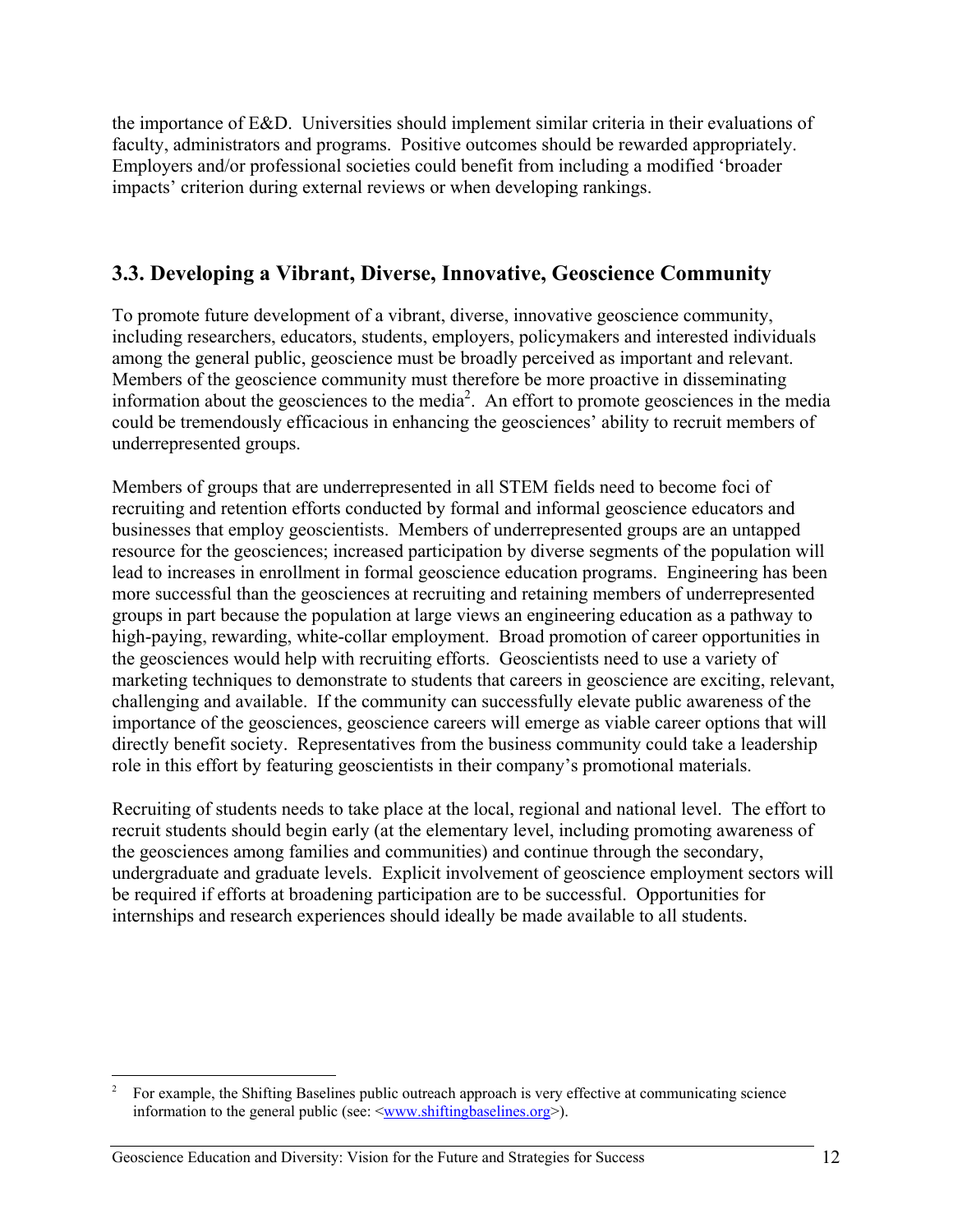## **3.4. Expanding Community Goals**

Standing major goals for the community based on two major reports are outlined below.

- Goals from *Geoscience Education: A Recommended Strategy*:
	- − Increase numbers of women and minorities in the geosciences
	- − Improve content-area preparation for K-12 teachers
	- − Update undergraduate courses and programs
	- − Prepare graduate students broadly to ensure their flexibility in the future
	- − Reward faculty at colleges and universities for teaching excellence
	- − Educate the public about geoscience.
- Goals from *Revolution in Earth & Space Science Education*:
	- − Increase the number of students learning about Earth and space science at K-12 levels and the amount of time spent on Earth and space science in K-12 curricula
	- − Increase the diversity of geoscientists
	- − Develop science-literate citizenry.

These goals continue to be appropriate. To remain effective, however, the geoscience education community must respond to an ever-changing national landscape and additional community goals must be embraced. The GEWG II suggests the following additional goals:

- 1. Improve preparation of students so that they have the skills to enter and compete successfully in the workforce. Students need to possess the following:
	- Strong quantitative skills
	- Ability to work on interdisciplinary teams
	- An Earth systems perspective
	- The ability to communicate complex information to many types of audiences, using multiple tools and methods.
- 2. Implement the use of an Earth system science perspective in education at all levels.
	- Train a cadre of Earth science teacher professionals to use Earth system science as a framework for instruction (K-12, college and university levels).
- 3. Inspire students to enter the geoscience profession.
	- Emphasize challenges and opportunities open to highly trained, technologically savvy geoscientists
	- Develop networks to help students find satisfying employment upon graduation.
- 4. Revise, as a community, the duration and structure of undergraduate geoscience programs.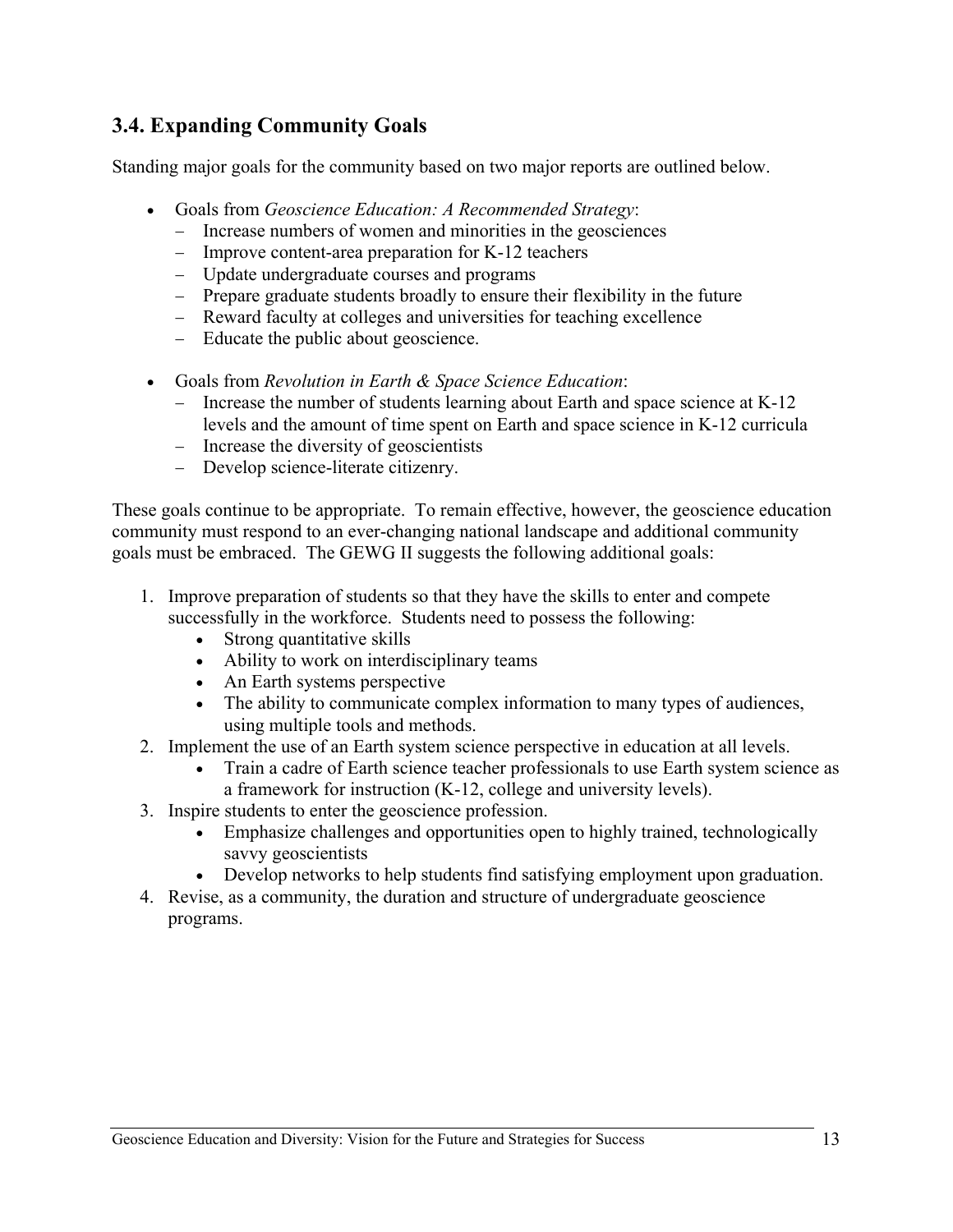## **SECTION 4. STRATEGIES FOR SUCCESS: RECOMMENDATIONS FOR NSF GEOSCIENCES**

In the interest of building on the excellent foundation that now exists for geoscience E&D at NSF/GEO, the working group endeavored to define a set of strategies that can be used by the directorate to enhance and expand the impact of the programs it currently sponsors. The recommendations fall into two broad categories: 1) general suggestions for encouraging proposals with a high potential for success and 2) a set of specific recommendations for future E&D activities within the Directorate.

#### **4.1. Characteristics of Successful Projects in Geoscience Education—Models for Success**

Demonstrable lasting impact is a key element of successful projects. Impact is typically gauged based on the size of the group affected, but a focused effort that dramatically improves performance for a few individuals is also important. While there are many approaches and strategies that lead to success, projects are most likely to be successful if they have well articulated needs, goals, objectives, a strong implementation plan and an evaluation plan that is aligned with the goals and objectives. The effective use of formative and summative evaluation is the hallmark of successful projects.

Two strategies that are particularly common in successful projects deserve special mention: making use of information gained during prior projects conducted by the PIs or others and making use of partnerships. Education projects, like research projects, must make use of the most up-to-date information available during project design phases. Partnerships should be well developed and truly collaborative. Real partners share resources, governance and decisionmaking responsibilities. University researchers involved in K-12 education should collaborate with K-12 teachers and administrators to fully understand K-12 education issues.

### **4.2. Criteria for Identifying Potentially Successful Projects**

Proposals should include data and rationale that indicate need and identify the specific audience to be targeted. Goals and objectives for individual projects should be few in number, but clearly stated. Progress toward stated goals and objectives must be measurable by quantitative or qualitative means. A well-articulated evaluation plan that is aligned with the project's goals must be included with each proposal. Project evaluation plans should include a rigorous research design appropriate to the type of project. Evaluation data should form the foundation of any proposal requesting a continuation of funding from NSF or any other agency.

Proposals should include an implementation plan with timelines and benchmarks that are tied to the project's objectives. Proposals to work with a specific target population must include evidence of strong partnership, with members of that target population actively involved in the planning, implementation and governance of the project.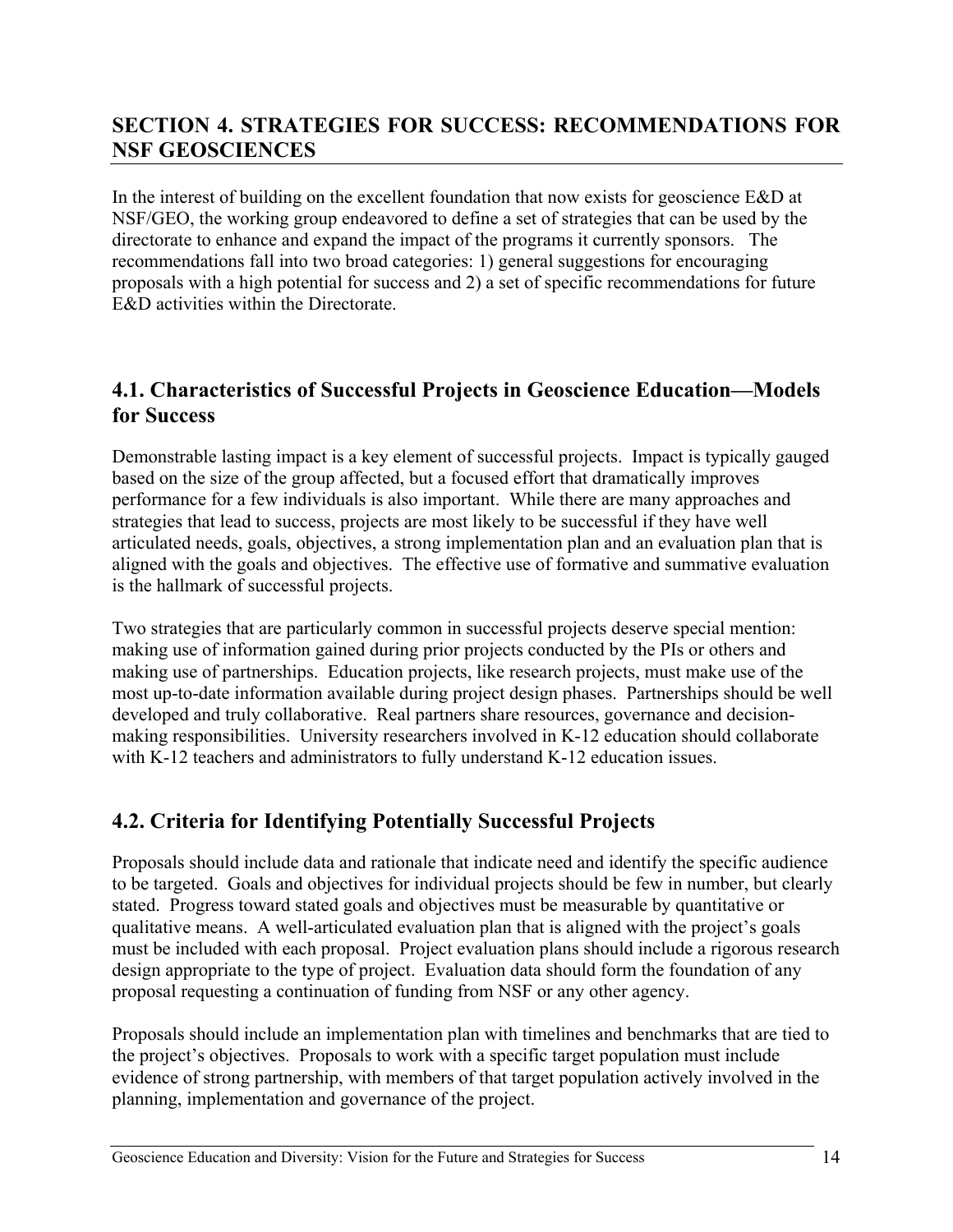Proposals should include a plan for dissemination of results. The dissemination plan should reach out to the largest possible audience for which the results may be important. PIs should consider multiple avenues for dissemination. A successful dissemination plan provides venues and opportunities for a wide audience to learn and potentially adapt or adopt the project's products for their own use. Workshops can play a particularly important role in dissemination.

## **4.3. The Role of GEO in Encouraging Development of Projects with High Potential for Success**

Effective projects in geoscience education adhere to the same standards of excellence as quality research endeavors. Knowledge of pertinent literature, sound theoretical design and implementation driven by best practices are touchstones of high-caliber activities. Inquirybased, authentic instruction supported by the use of appropriate technology is typically a part of a quality geoscience education project.

By emphasizing the characteristics of successful projects in Program Solicitations, NSF can encourage adoption of best practices. The following information should be included in Geoscience Education Program announcements:

- Exemplars demonstrating broad impacts of GEO projects as well as successful project management, evaluation and dissemination plans
- Links to tutorials that showcase successful grant writing tips
- Information to support the transition from GEO E&D funding to funding from the NSF Directorate for Education and Human Resources (EHR) and other funding agencies.

NSF should give preference to proposals that show evidence of meaningful collaboration with professional societies. These partnerships ensure that an initiative will have a high degree of sustainability as well as wide professional recognition and community involvement.

There is a need for mentoring of proposal writers in all venues, including PIs from underrepresented groups. NSF should have a white paper on the GEO website describing the types of activities that can satisfy the broader impacts review criterion.

Annual reports are an important management tool for both the PI and NSF. NSF should pay attention to the impact of its programs by requiring sections in the annual report devoted to both the intellectual merit and the broader impacts of each project. Final reports are valuable to NSF in identifying and disseminating information about successful projects as well as identifying best practices. At present the final report form is not well designed for showcasing the outcomes of projects or identifying lessons learned. It may be that a customized set of reporting questions is required for educational projects (as is done in EHR). NSF should consider how final reports could be made more effective as vehicles to promote dissemination.

The working group believes that PIs do not understand the importance of reports and how NSF uses PI's information for its own internal reports. Reporting instructions should be provided to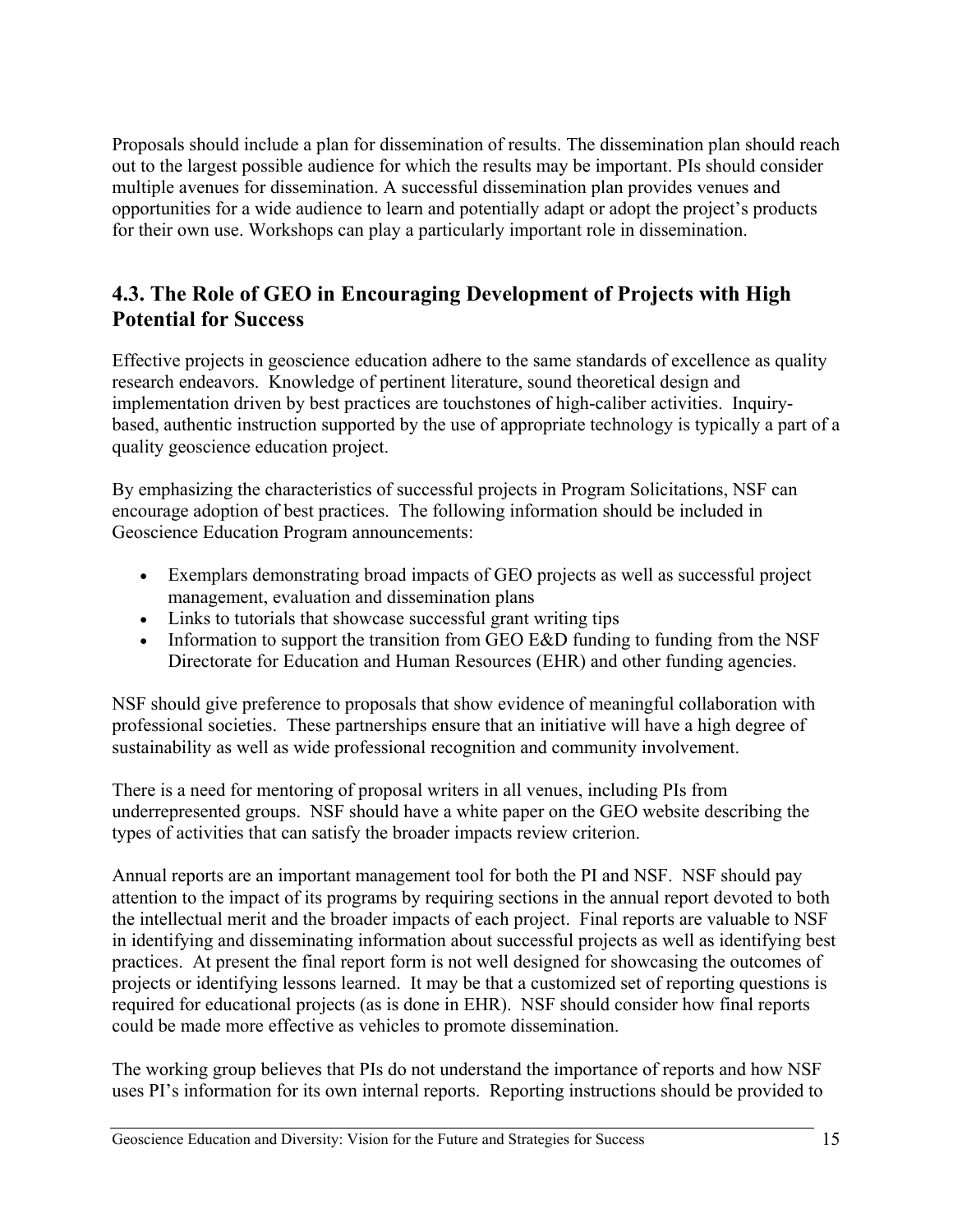PIs to stress the importance of submitting thorough annual and final reports. There is an important role for NSF to play in assisting with dissemination of effective practices. The worldwide-web is a natural tool for organizing digital products and materials. An extension to the reporting system promoting use of DLESE or some other site could be a powerful tool to help promote a culture of reuse rather than reinvention.

All education efforts within the Directorate should unify behind broad goals that are aligned with workforce goals. Industry perceives students as lacking quantitative skills. Today's students must also possess qualitative skills such as working in culturally diverse teams. To allow our students to remain competitive with the global workforce, development of effective teaching strategies that strengthen these skills should be encouraged.

There needs to be a standard approach to data collection that can be used by all PIs and NSF Program Officers to critically evaluate projects. Evaluation results should be used to refine ongoing projects and design new projects. Program Solicitations should guide PIs' development of evaluation plans. The PI should be encouraged to continually communicate with the evaluator, seeking formative feedback to inform potential revisions in the implementation plan. Evaluation data must be included in the annual and final project reports to NSF. Final project reports must include a final evaluation report that documents project performance relative to original objectives. Evaluation data are necessary for identification of best practices and for determination of the collective impact of GEO education programs. PIs may need assistance to effectively incorporate evaluation into their projects. NSF should provide this assistance.

To assist overburdened faculty members, the results of NSF-funded geoscience E&D projects that involved development of new courses, curricula, or other educational materials should be shared with the community. Ideally, new materials will be made available for testing and previously tested materials will be made available for broad implementation. This would increase the impact of GEO's investment in geoscience education. Furthermore, GEO needs to develop tutorials and examples that will assist PIs in planning and developing transitions from proof-of-concept to full-scale educational projects. GEO PIs also need information about other potential sources of funding (e.g., EHR).

GEO needs to facilitate the geoscience community's understanding of the 'Broader Impacts' criterion. NSF Program Officers need to ensure that the potential broader impacts of projects are fully addressed in proposals, as well as annual and final reports. Information about new opportunities, priorities and focus areas need to be widely shared with the community. DLESE may be an ideal place for dissemination of information to prospective PIs.

## **4.4. Issues for Specific Target Populations**

#### Grades K-8

At primary grades geoscience content should be incorporated into math and reading instructional materials. Projects that support development of geoscience-specific activities and develop young children's understanding of Earth systems should be encouraged. Some examples of potentially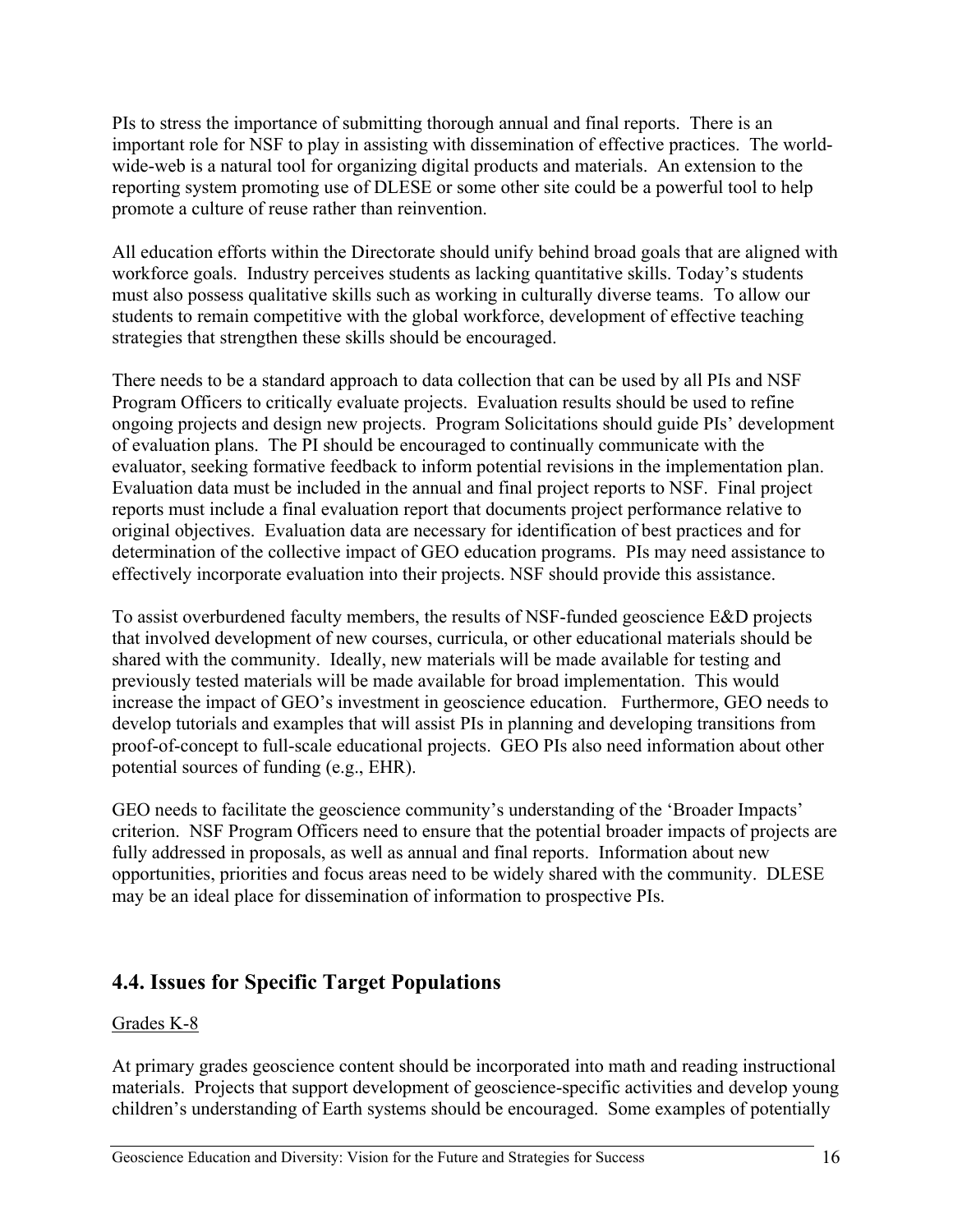effective practices include: alignment of children's literature with geoscience-related activities; development of a standards-based scaffold for geoscience concepts for preschool through grade six; and dissemination of kits and web-based resources for teachers.

Non-science teachers can support the geosciences through interdisciplinary instruction in which the geosciences play a prominent role. Professional societies should be partners in the development of content-rich interdisciplinary instruction.

#### Grades 9-12

Efforts should be made to provide students and teachers with authentic research experiences that make use of appropriate technology. Classroom activities and materials should be aligned with National and/or State Standards. The working group felt that place-based instruction could be an especially important catalyst for minority student participation and success.

Geoscience teachers need opportunities to gain content-area knowledge so that they have the confidence to make changes in their lessons, going beyond the facts given in textbooks. Teachers should be shown how to integrate math and language arts into a science lesson. The end result will be richer instruction for their students.

There are substantial research data on characteristics of high quality professional development for K-12 science teachers. Critical best practices include: addressing state standards, sustaining professional development over sufficient time to allow for complete integration of new skills and developing strategic partnerships to provide for follow-up and sustainability. Multi-level mentoring can provide the extra support that teachers need in their classrooms. Teachers should be introduced to the geoscience professional organizations in their area. Projects targeting teachers should utilize previously identified best practices. Exemplar models that illustrate best practices in teaching and learning in the geosciences at all grade levels and with all types of audiences should be promoted (e.g., via DLESE).

#### Undergraduate Education

Geoscience is an excellent platform for presenting context and meaning for physics, chemistry, mathematics and engineering at the undergraduate level. In the past, GEO has supported a broad range of projects targeting undergraduates. As a group, these projects lacked coherency, other than a continuous and growing emphasis on pre-service teacher training. Progress has, however, been achieved in student learning because of development of new courses and degree programs and updating of existing degree programs. The use of financial incentives and multiple interventions has also increased and these have been effective in attracting, engaging and retaining students.

Unfortunately, the progress made has not produced a significant increase in the number of undergraduates pursuing majors in the geosciences. The geosciences have problems recruiting students due to the perception that the field is not relevant and that it offers few career options. This perception must be changed among the general population if issues pertinent to undergraduate education are to be addressed.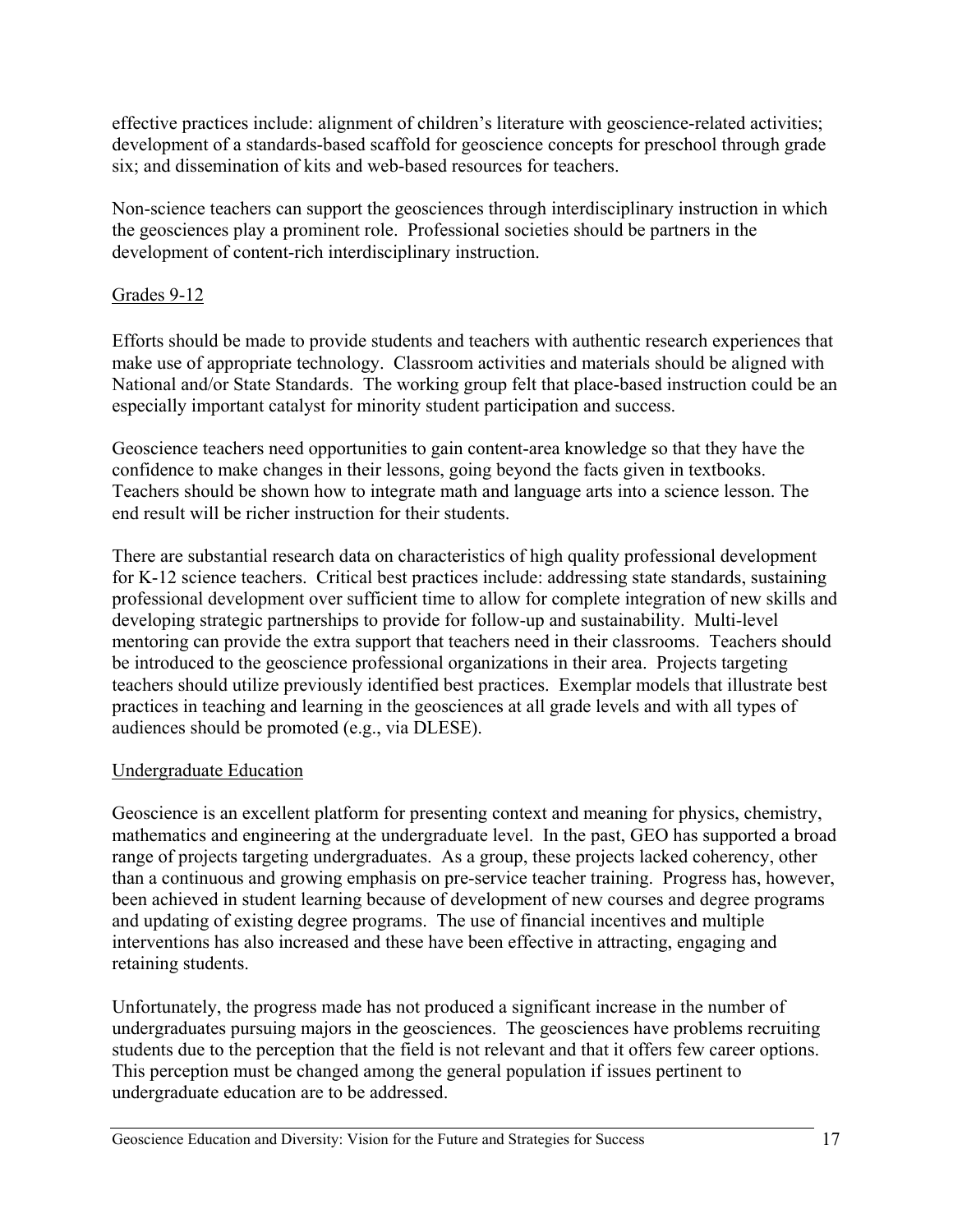#### Graduate Education and Faculty Professional Development

Very few projects reviewed by the working group had faculty and/or graduate students as the primary target audience even though these groups play an important role in the development and dissemination of high-quality geoscience education materials. Projects that support faculty in their professional growth contribute to the intellectual base of geoscience education. The GLOBE Program in particular has had a major impact on faculty and graduate students by providing an opportunity to mentor and work closely with K-12 teachers and students. NSF should encourage faculty to play an important role in workforce development and in increasing understanding of geoscience among the general public.

There should be efforts made to provide grant-writing workshops for K-12 and community college teachers during their own professional association meetings. NSF currently underserves these groups. The grant writing workshops should help teachers understand that they can apply for grants, can be partners in basic research projects and can serve as peer mentors for one another.

#### Informal Education and Public Outreach

Far too few proposals come from the informal science education community. Feedback from working group members representing this community indicates that some informal education centers would have to change their mission and goals to focus on geoscience. Informal science contributes to the general public's geoscience literacy. Informal science venues can be very effective in promoting interest in geoscience among diverse populations.

#### Adult Education/Literacy Programs

An enormous pool of eager learners exists within adult education and literacy programs. This audience has remained largely untapped by the geoscience education community. Geoscience topics and information can be readily incorporated into adult literacy program materials. Another target audience includes adult learners seeking vocational training, often as a means of changing careers. Many technical and engineering fields of study require a knowledge of, or even expertise in, one or more geoscience disciplines.

### **4.5. Future Actions for the Directorate for Geosciences**

As a result of the Second Geoscience Education Working Group process, it is recommended that one immediate and seven longer-term actions be taken by GEO in support of the vision outlined above.

As soon as possible, GEO should fund an externally managed *enterprise assessment* for the geosciences that will define and document the current national context for geoscience education. Four specific areas for quantitative and qualitative assessment are identified below. GEO may opt to measure other indicators as well.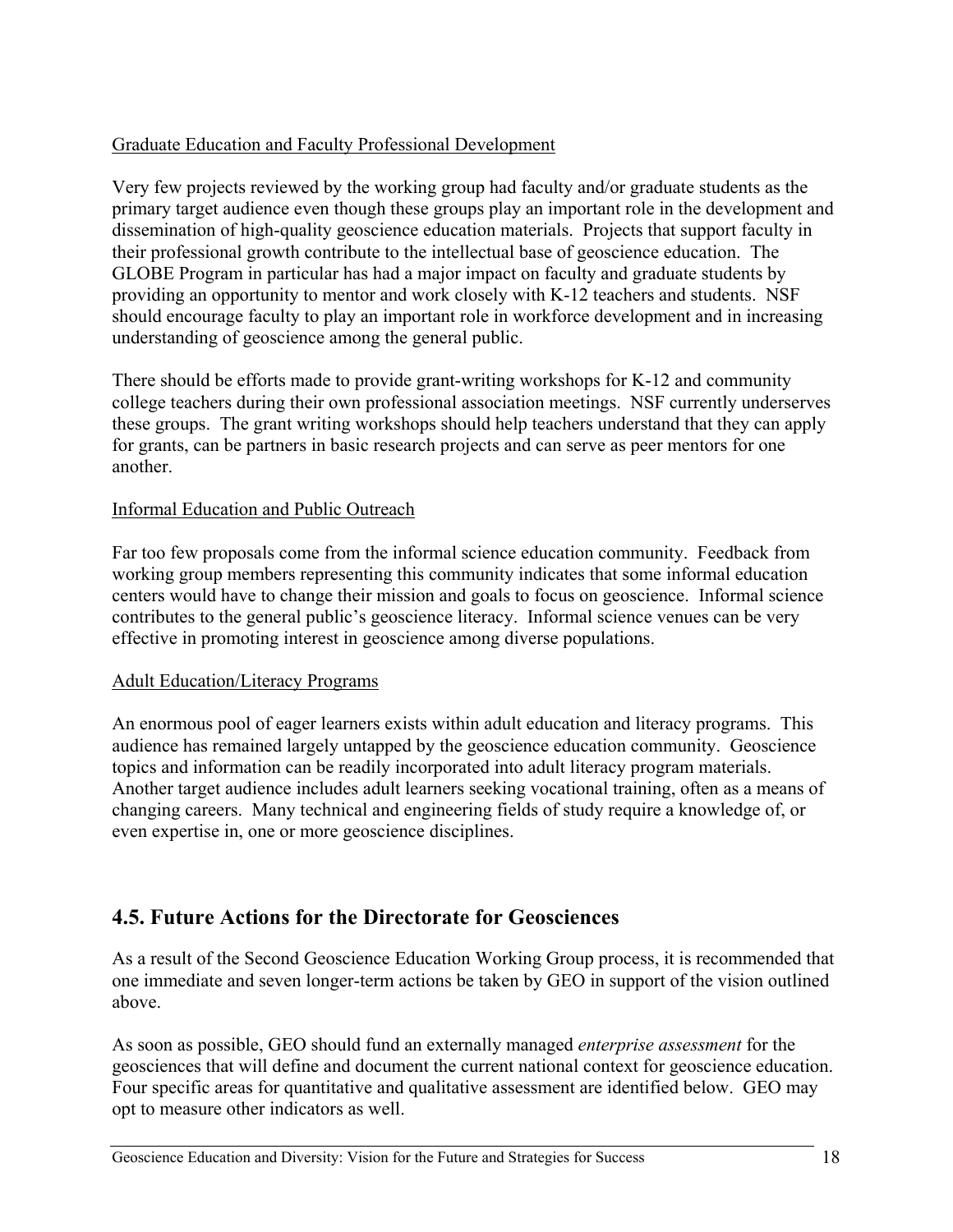- What current job market needs and opportunities are relevant to geoscientists?
- What is the current relationship between the goals and practices of geoscience research and education, and national scientific, technological, educational, social, economic and defense priorities?
- What major efforts to improve geoscience education are currently underway and how do they relate to one another?
- Where are the gaps in geoscience education and training and which gaps need to be addressed in the short and long terms?

The results of the enterprise assessment should be accounted for in the following longer-term actions:

- GEO should consistently evaluate the results of its funded projects in order to identify best practices. This can be done proactively by:
	- Embedding specific evaluation metrics into project reporting requirements
	- Clearly identifying evaluation metrics in program announcements
	- Requiring all investigators to perform formative and summative evaluations and include evaluation reports in annual and final reports to NSF
	- Working to improve the online project report system to support meaningful reporting.
- GEO should provide examples of strong education projects to the community. Additionally, examples of types of projects that are not appropriate for support will be valuable to the geoscience community if explanations of undesirable characteristics are included.
- GEO should require proposers to clearly define and thoroughly describe the scientific and educational objectives, action plan, evaluation plan and deliverables for each proposed project.
- GEO should improve its system of project oversight, management and reporting. In particular, online communication and reporting should become simpler and more intuitive for PIs; the progress of projects (as defined by their research or teaching objectives) throughout their funding periods should be tracked more closely; and project reports should be made more useful and accessible for dissemination and programmatic assessment.
- GEO should continue to do what it has been doing well: funding development of creative new approaches in geoscience education.
- GEO should encourage direct involvement by professional societies in projects, especially for the purpose of dissemination of best practices. Professional societies are uniquely positioned to advocate for and sustain innovative approaches and actions within the global geoscience community.
- GEO should write and publish on the GEO website an aligned white paper about how the geoscience community can address the NSF *broader impacts* criterion with strategic education-related activities.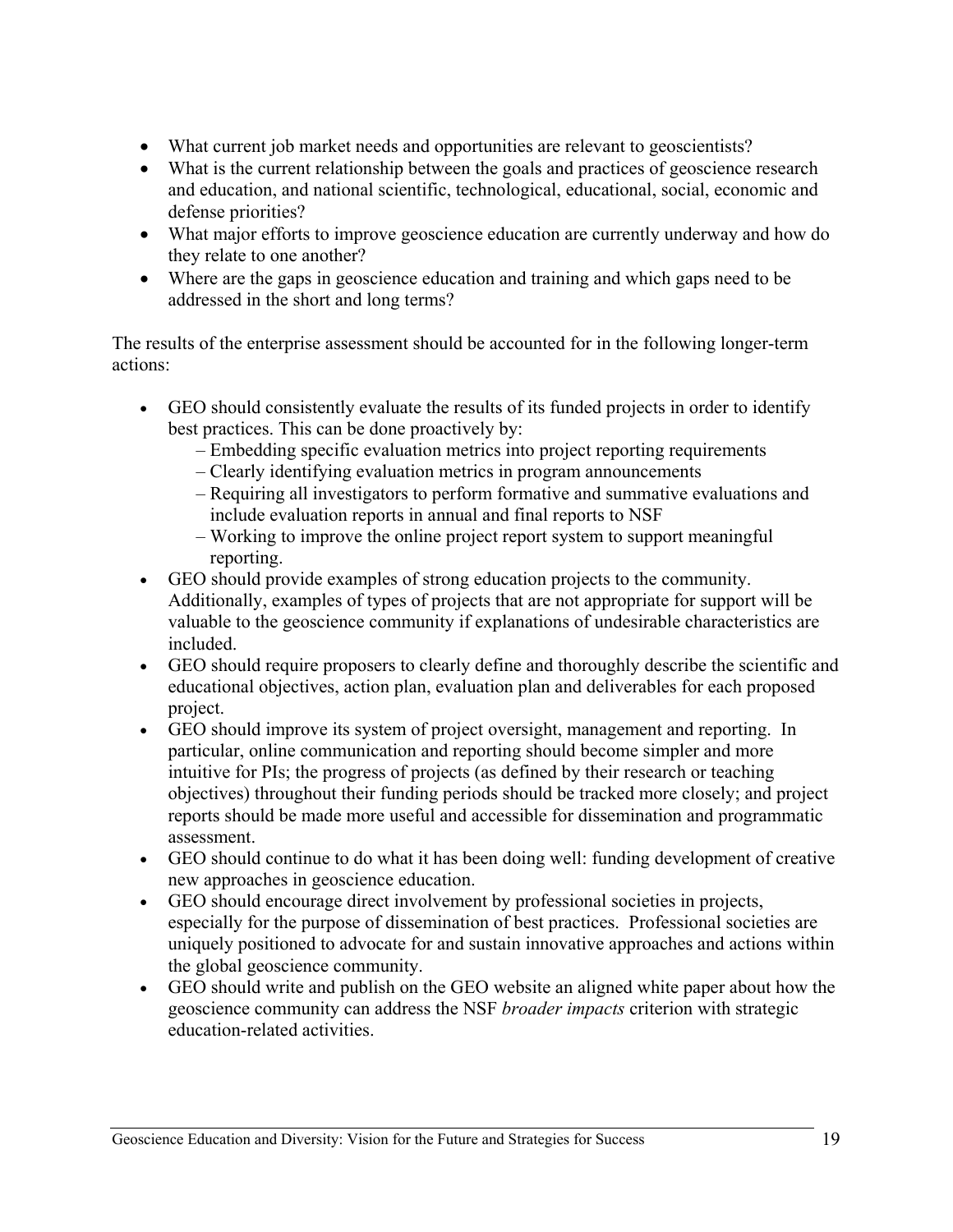#### Recommendations for Specific GEO Programs

*GLOBE***:** Although GLOBE has global recognition and a well-developed infrastructure (which should be preserved), it has not been successful at advancing geoscience research due to poor data quality and preparation of few peer-reviewed publications. The program also appears to have stopped growing. Recently, addition of new teachers and students has been offset by loss of existing teachers and students. Data from recent DLESE workshops indicate that teachers are often unable to comply with data collection protocols, suggesting that protocols need to be subjected to greater amounts of testing and evaluation prior to implementation. Recognizing that any change to the GLOBE structure will impact a broad group of stakeholders outside of GEO, we recommend that either the success criteria for GLOBE be modified, or GEO reduce or curtail its support for the program. Potential modifications to the specified criteria for success of GLOBE projects include:

- Projects should not focus on 'rigid' data collection protocols but rather be open to accommodating new potential collaborations. GLOBE should be a broad pathway between the classroom and the scientific community that can be used to promote participation by scientists from across GEO who have developed educational approaches of proven effectiveness.
- GEO should facilitate a modification of the GLOBE Program so that it can eventually serve as a "clearing house" for data and educational materials produced by large GEOfunded projects.
- GLOBE materials and support structures should be disseminated broadly.
- GLOBE scientists and teachers should develop easy-to-use tools to facilitate dissemination of GLOBE protocols and data.
- GLOBE projects should emphasize high-quality learning experiences. Hypotheses, experimental designs, data collection protocols, analyses and scientific conclusions should all be aligned with the National Science Education Standards.
- GLOBE projects should include rigorous formative and summative evaluations. Evaluation reports should be required components of annual and final reports to NSF. NSF should investigate the feasibility of developing a standard reporting structure for all projects supported by the GLOBE Program.

*GeoEd:* This program should fund innovative projects that can potentially be scaled up or replicated on a large or national scale. Proposals should clearly articulate the proposers' longterm (beyond the GeoEd funding period) goals for the project, identify a timeline and action plan that are aligned with the long-term goals and specify milestones that must be achieved to attain the long-term goals. Proposals should also describe how projects would contribute to the overall enhancement of geoscience education. In summary, this program should support only proposals that communicate a vision that is consistent with the overall goals of the geoscience education community. All GeoEd projects must include evaluation components. The scale of the evaluation should match the scale of the project. Ideally, an individual or group other than the one that is developing the educational product should conduct the evaluation. GeoEd awards should not exceed a maximum of approximately \$100,000/year. Proposers should be encouraged to link with projects supported by other funding sources whenever possible, to maximize the impact of the funding provided by GEO.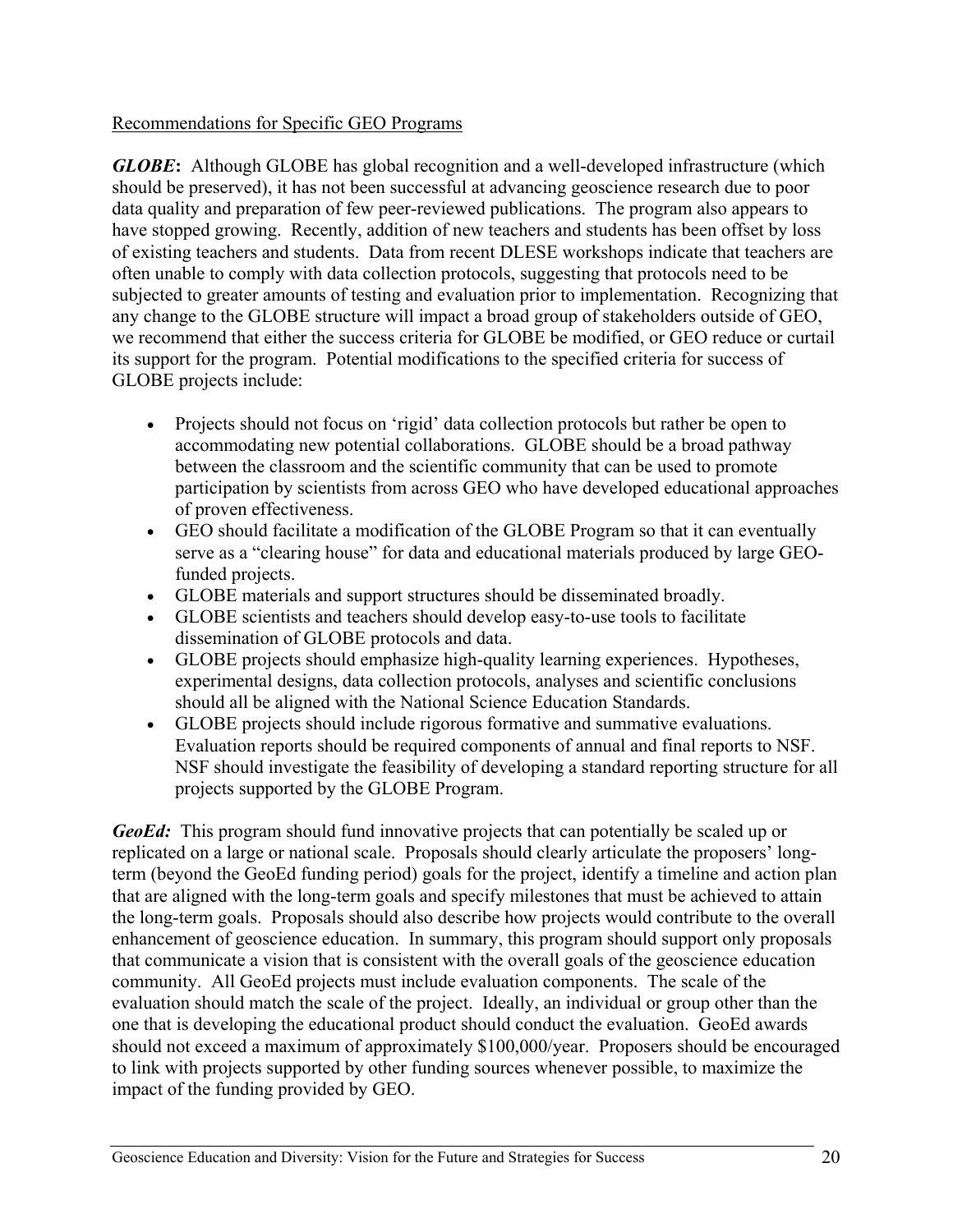*OEDG*: The two-track approach being used in this program is appropriate and should be preserved. For Track 2 OEDG awards, the Louis Stokes Alliances for Minority Participation (LSAMP) program may provide a good model for success. As indicated in the OEDG Program solicitation, OEDG projects should align with existing LSAMP structures to leverage resources wherever possible. As currently indicated in the solicitation, OEDG awardees should continue to be encouraged to take a longitudinal approach to increasing diversity in the geosciences. Awardees should continually look for ways to link their projects with other efforts to leverage resources and increase the number of opportunities for participants.

#### Distribution of Funds

GEO is able to commit a fairly limited amount funds to support projects related to geoscience E&D. The working group feels that the goals and interests of the geoscience education community are still maturing and undergoing rapid change. At the time the first Geoscience Education Working Group was convened in 1996, a true community of geoscience education professionals did not exist. One of the greatest achievements of GEO during the last decade has been to nurture and help the geoscience education community develop its own identity. During the next decade, the geoscience education community will be best served if NSF continues to allow for maximum flexibility in its funding portfolio. The working group recommends that GEO create and maintain a balanced portfolio of projects that fall into one of two categories:

- Experimental, innovative projects that may lead to creation of new exemplars
- Implementation projects that will put proven approaches into practice in new settings.

Overall funding for each of the two categories should be approximately equal. Projects in both categories should address one or more of the recognized weaknesses in current geoscience education: lack of emphasis on quantitative skills, lack of information about careers and lack of appreciation of the relevance of geoscience in modern society. Funding high-risk projects should be emphasized under the GeoEd Program. A mixture of high-risk and proven approaches should be supported by the GLOBE and OEDG Programs. Projects supported by GEO should be designed so that the GEO support can be used to leverage future funding from other sources, or promote full integration of the award activity into the normal course of business at the awardees' sites.

Durations of projects are controlled primarily by their objectives, which vary widely from project to project. Therefore, we do not recommend any specific duration of funding for a given program, except that it should be longer than the single year normally needed for organization and startup. The working group feels that a mix of long-term vs. short-term funding is appropriate for GEO. The working group strongly recommends that site visits be conducted by GEO for any long-term project (e.g., any GeoEd projects that are being considered for renewals, all Track 2 OEDG projects and all four-year GLOBE projects). The working group encourages the site visitors to evaluate projects on their individual merit as well as their contribution toward overall GEO objectives.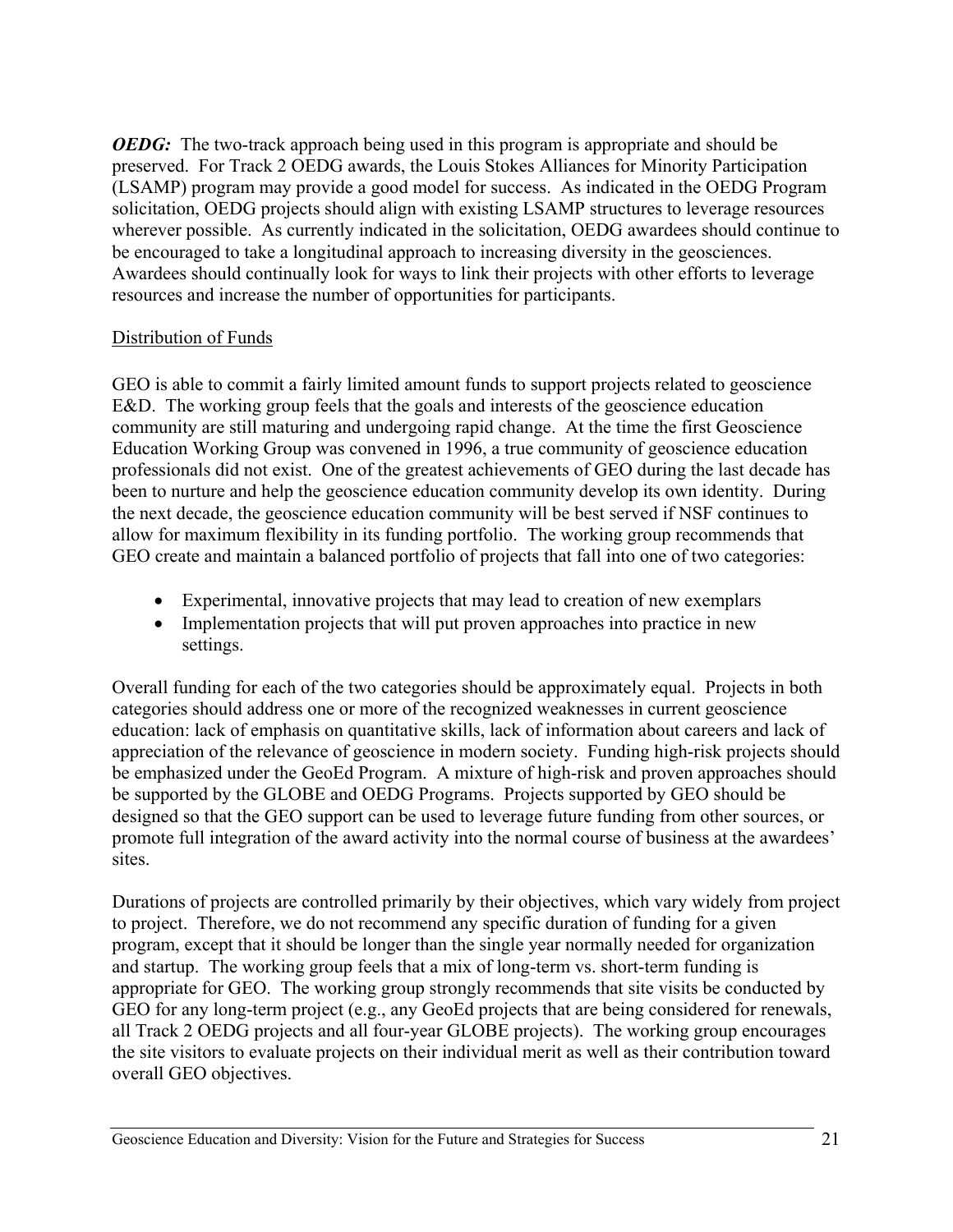Modern scholarship in geoscience education encompasses both research (e.g., cognitive science, content development, evaluation) and delivery (e.g., course and curriculum design, technology, pedagogy). The working group recommends that GEO promote the integration of scholarly educational research in future projects. This goal should be addressed in conjunction with continuing efforts to integrate basic geoscience research into education venues.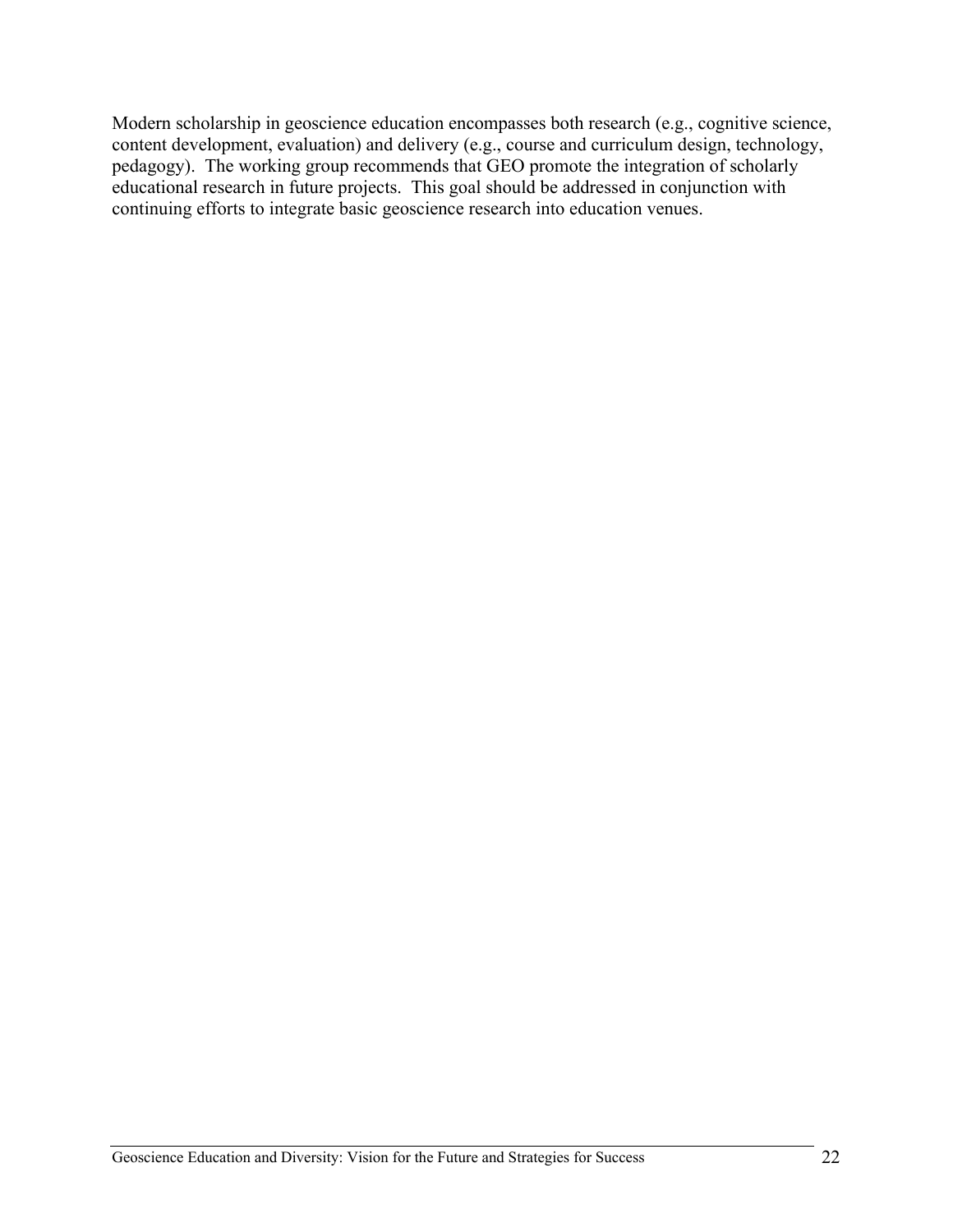## **SECTION 5. MEMBERS OF THE SECOND GEOSCIENCE EDUCATION WORKING GROUP**

Claudia J. Alexander, Project Manager and Research Scientist, Jet Propulsion Laboratory. Ph.D. in Space Plasma Physics from University of Michigan; M.S. in Geophysics and Space Physics from University of California, Los Angeles; B.A. in Geophysics from University of California, Berkeley.

Michelle K. Hall, President, Science Education Solutions; Executive Director, Digital Library for Earth System Education. Ph.D. in Geosciences from University of Arizona; M.S. in Geosciences from University of Arizona; B.S. in Geological Engineering from South Dakota School of Mines and Technology.

Michael W. Howell, Associate Professor, College of Marine Science, University of South Florida. Ph.D. in Marine Science from University of South Carolina; M.S. in Oceanic Science from University of Michigan; B.S. in Aquatic Science from Cornell University.

Caesar R. Jackson, Interim Dean, College of Arts and Sciences, North Carolina A & T. Ph.D. in Physics from North Carolina State, M.S. in Electrical Engineering from University of Florida; B.S. in Electrical Engineering from Florida A & M University.

Margaret Kelly, Associate Dean, California State University, San Marcos. ED.D. in Math Education from (joint degree) University of California, Los Angeles and University of Utah; M.S. in Math and Reading Education from San Diego State University; B.S. in Math and Social Sciences from San Diego State University.

Michael G. Loudin, Manager, Global Geoscience Recruiting and New Hire Development, ExxonMobil Exploration Company. M.S. in Geophysics from Penn State University; B.S. in Geology from University of Cincinnati.

Cathryn A. Manduca, Director, Science Education Resource Center, Carleton College. Ph.D. in Geology from California Institute of Technology; M.S. in Geology from California Institute of Technology; B.A. in Geology from Williams College.

George I. Matsumoto, Senior Education and Research Specialist, Monterey Bay Aquarium Research Institute. Ph.D. in Biology from University of California, Los Angeles; B.A. in Marine Biology from University of California Berkeley.

Cheryl Peach, Co-Director, Scripps Center for Educational Outreach Connections, Scripps Institution of Oceanography, University of California, San Diego. Ph.D. in Geology from Lamont-Doherty Earth Observatory, Columbia University; M.S. in Oceanography from University of Washington; B.A. in Environmental Sciences from University of Virginia. Member of the NSF Directorate for Geosciences Advisory Committee.